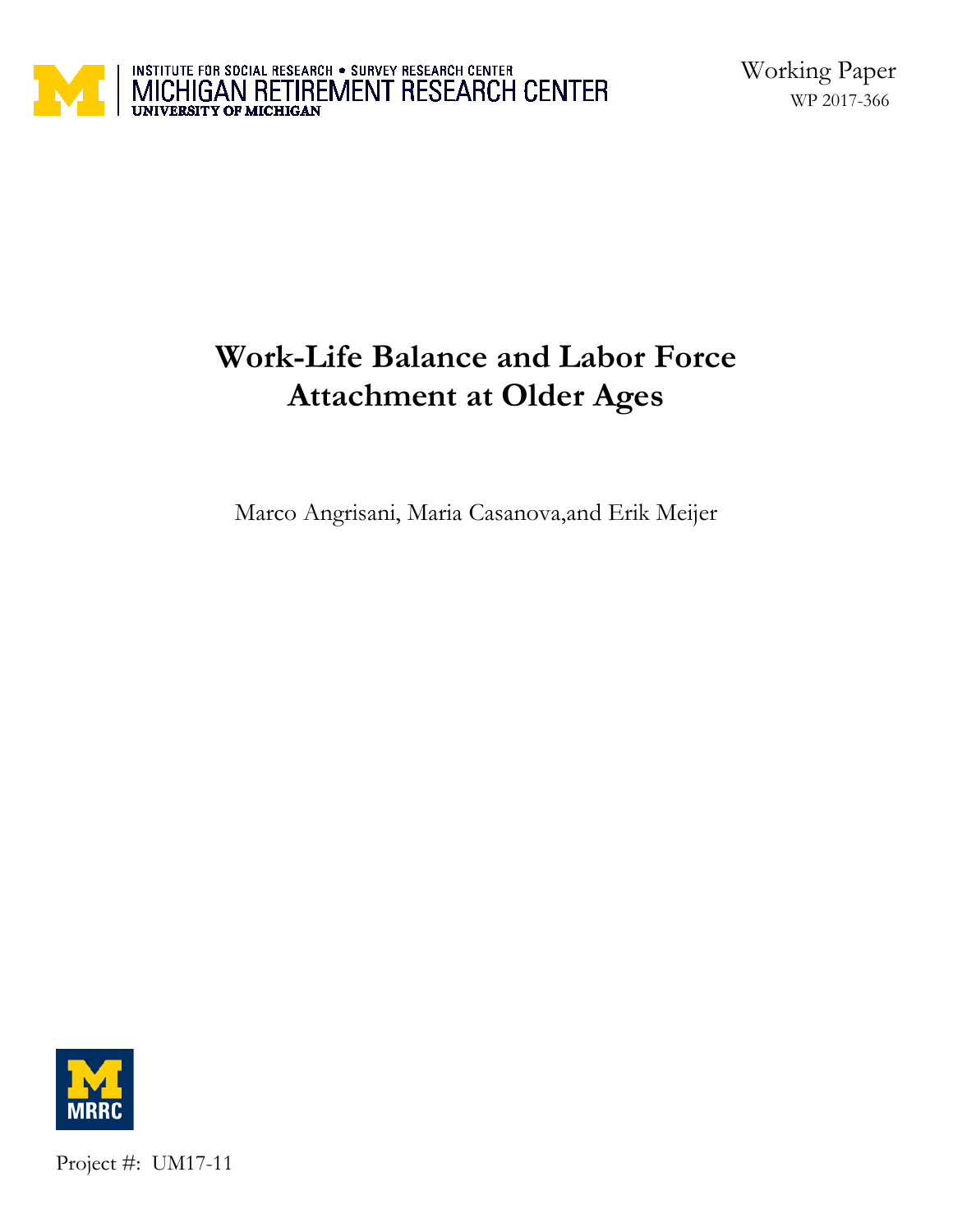## **Work-Life Balance and Labor Force Attachment at Older Ages**

**Marco Angrisani**  University of Southern California

**Maria Casanova**  California State University-Fullerton

**Erik Meijer**  University of Southern California

September 2017

Michigan Retirement Research Center University of Michigan P.O. Box 1248 Ann Arbor, MI 48104 www.mrrc.isr.umich.edu (734) 615-0422

#### **Acknowledgements**

 The research reported herein was performed pursuant to a grant from the U.S. Social Security are solely those of the author(s) and do not represent the opinions or policy of SSA or any agency of the commercial product, process or service by trade name, trademark, manufacturer, or otherwise does not necessarily constitute or imply endorsement, recommendation or favoring by the United States Administration (SSA) funded as part of the Retirement Research Consortium through the University of Michigan Retirement Research Center Award RRC08098401-09. The opinions and conclusions expressed federal government. Neither the United States government nor any agency thereof, nor any of their employees, makes any warranty, express or implied, or assumes any legal liability or responsibility for the accuracy, completeness, or usefulness of the contents of this report. Reference herein to any specific government or any agency thereof.

#### **Regents of the University of Michigan**

 Michael J. Behm, Grand Blanc; Mark J. Bernstein, Ann Arbor; Shauna Ryder Diggs, Grosse Pointe; Denise Ilitch, Bingham Farms; Andrea Fischer Newman, Ann Arbor; Andrew C. Richner, Grosse Pointe Park; Ron Weiser, Ann Arbor; Katherine E. White, Ann Arbor; Mark S. Schlissel, *ex officio*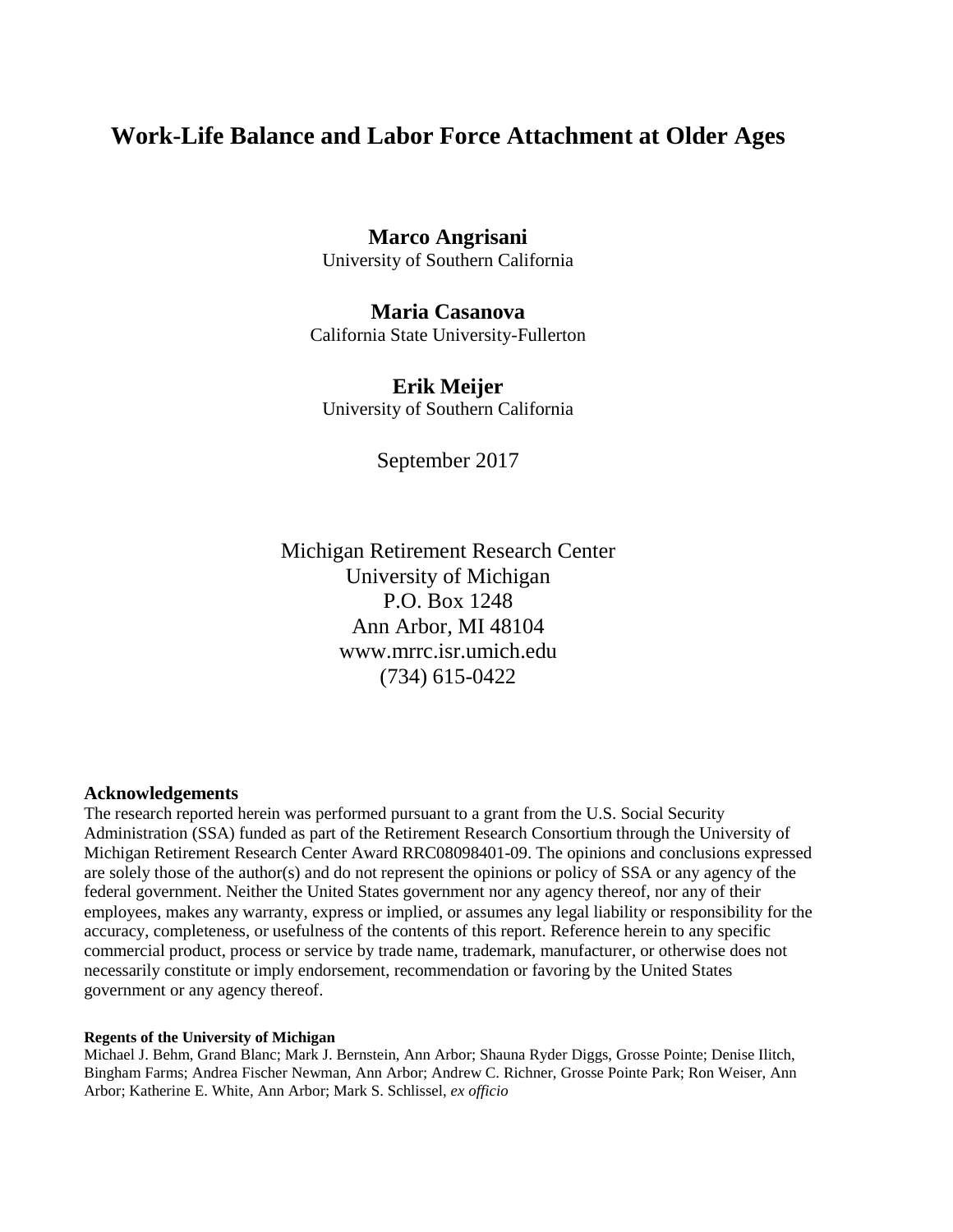## **Work-Life Balance and Labor Force Attachment at Older Ages**

## **Abstract**

We use data from the Health and Retirement Study to examine the role of work-life balance (WLB) as a nonmonetary determinant of retirement transitions, conditional on job attributes such as hours of work, compensation, and benefits. We show that low levels of WLB are significantly associated with subsequent reductions in labor supply for workers ages 51 to 79, and document heterogeneity by gender and employment status. Moreover, WLB mediates labor supply responses to spousal health shocks. Workers who report higher levels of work-to-life interference are significantly more likely to reduce their labor supply in the next two periods following a spouse's health shock, and this effect is once more heterogeneous. The moderating effect of WLB is stronger for women than men. Among female workers, it is stronger for those employed part-time at baseline.

## **Citation**

Angrisani, Marco, Maria Casanova, and Erik Meijer. 2017. "Work-Life Balance and Labor Force Attachment at Older Ages." Ann Arbor MI: University of Michigan Retirement Research Center (MRRC) Working Paper, WP 2017-366. http://mrrc.isr.umich.edu/wp366/

#### **Authors' acknowledgements**

This research was funded by the U.S. Social Security Administration through the University of Michigan Retirement Research Center (UM17-11). We thank participants at the MRRC Researcher Workshop 2017 and the 19th Annual Meeting of the Retirement Research Consortium, especially our discussant Matt Rutledge, for helpful comments and discussion. Corresponding author; [marco.angrisani@usc.edu](mailto:marco.angrisani@usc.edu)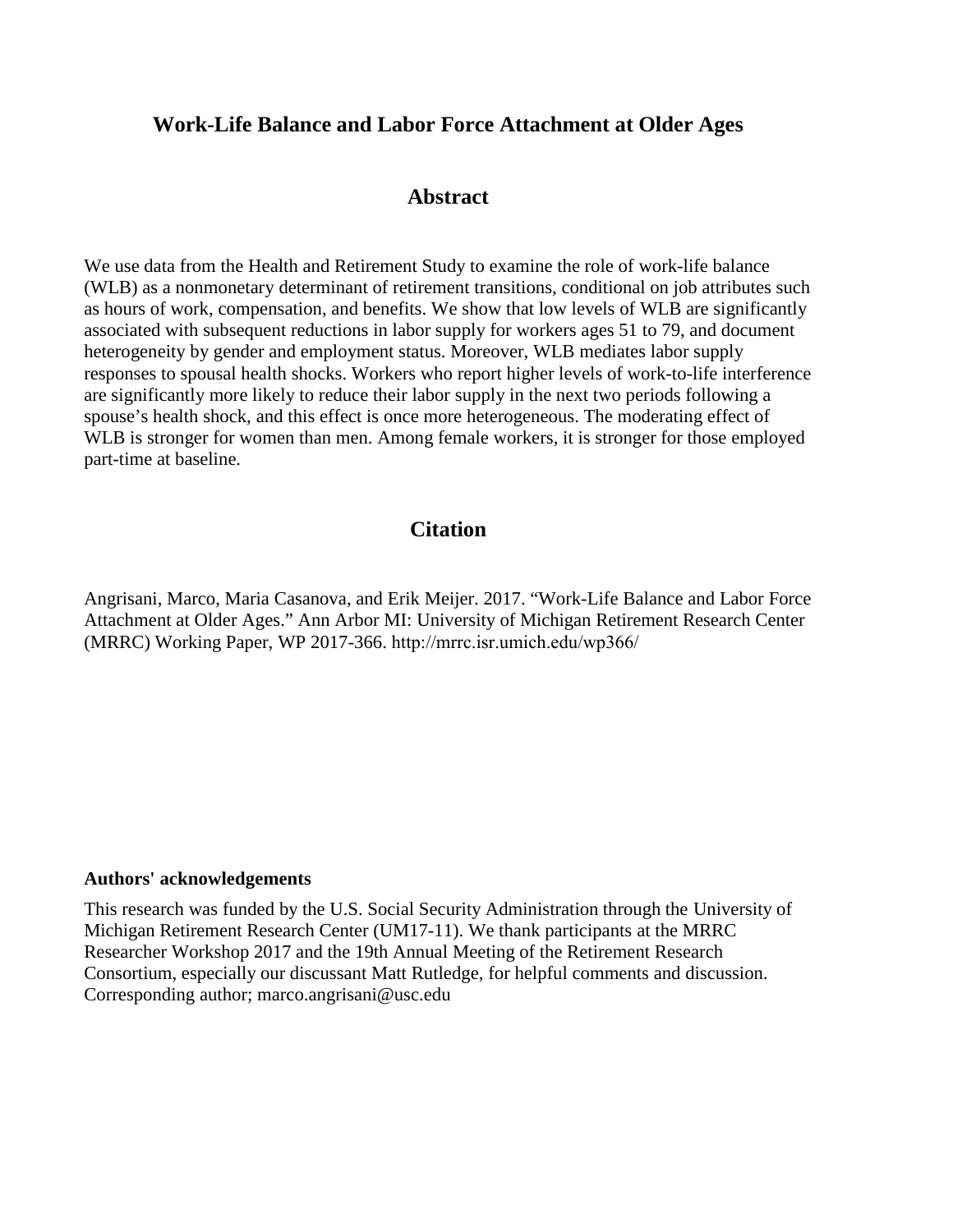## **1 Introduction**

Demographic trends over the last five decades have led to longer life expectancies and declining birth rates. The resulting concerns about the long-term sustainability of Social Security programs have focused attention on understanding what drives individuals' retirement decisions and on how to increase older workers' labor force attachment (Wise, 2010).

 choices such as monetary incentives — from Social Security rules (Blau and Goodstein, 2010; Gruber and Wise, 2004; French, 2005), private pension arrangements (Goda et al., 2017; Lumsdaine and Traditionally, economic analyses of retirement have focused on key determinants of labor supply Mitchell, 1999), and the availability of health insurance (French and Jones, 2011)—and health shocks (Currie and Madrian, 1999; McGeary, 2009). But the relative (dis)utility of work is also driven by nonmonetary job characteristics such as job satisfaction, hours flexibility, physical and cognitive demands of the job, etc. (Angrisani et al., 2015, 2017; Clark and Oswald, 1996; Flabbi and Moro, 2012; Lévy-Garboua et al., 2007; Sullivan and To, 2014).

A growing literature has identified work-life balance (WLB), defined as the absence of conflict between work and nonwork activities, as a nonmonetary determinant of the relative attractiveness of work versus leisure, particularly at older ages (Bianchi and Milkie, 2010; Gardiner et al., 2007; Guest, 2002; Raymo and Sweeney, 2006). Workers whose jobs allow them to more easily manage their private life (children, doctor visits, caring for an elderly parent or sick spouse, etc.) may be more likely to remain employed than those who perceive that their jobs interfere with their personal lives.

A better understanding of the effect of WLB on retirement behavior, and of the specific life circumstances during which WLB becomes valuable to employees, provides a policy handle to affect workplace arrangements so as to facilitate longer labor force attachment at older ages. This line of research is particularly timely in view of the increase in women's labor force participation in the past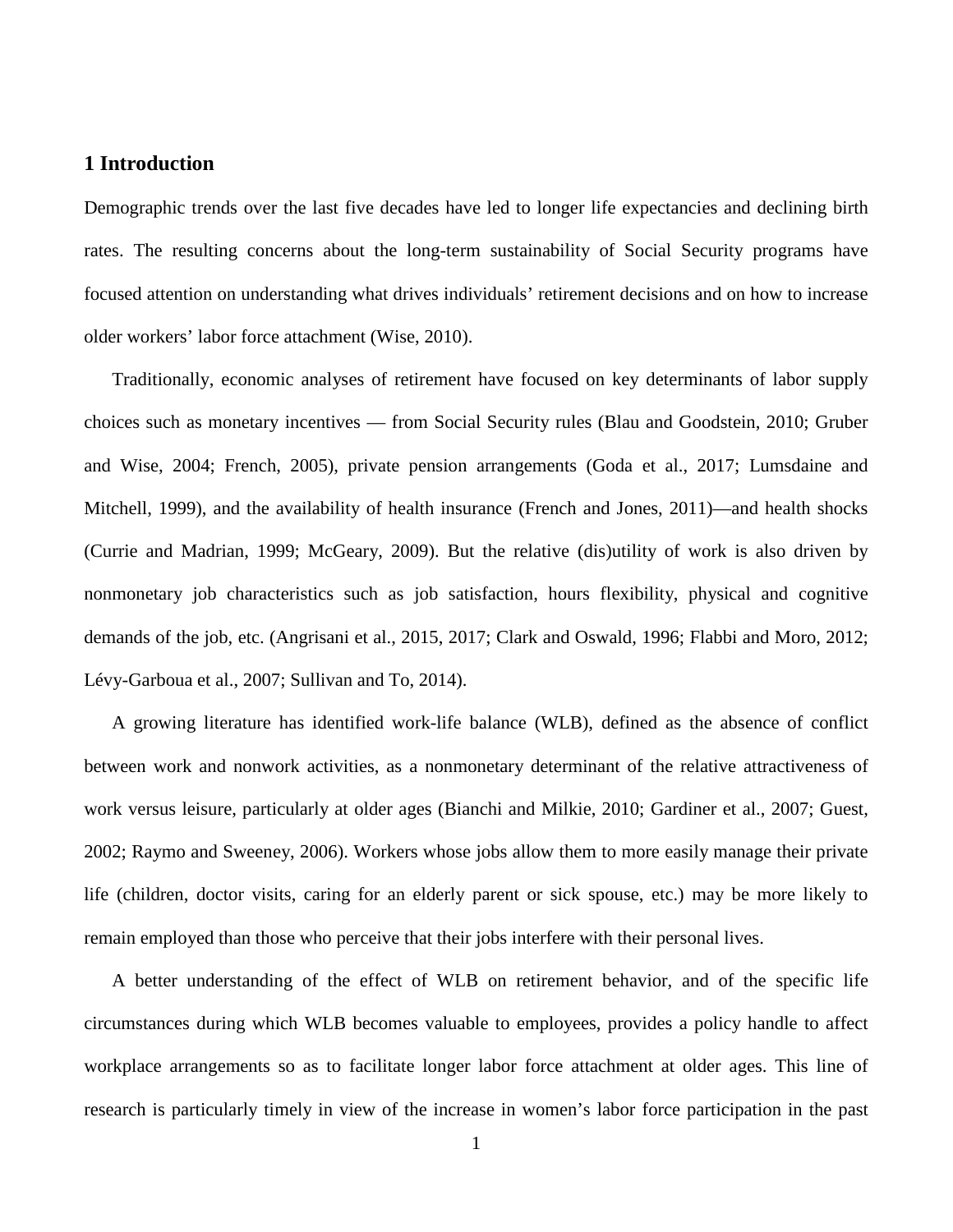between career and family life (Lewis, 2008). At the same time, late fertility and longer life expectancy decades, which has led to a growing number of female workers on the verge of retirement. Because of existing social norms related to gender roles, women are typically more sensitive to the trade-off have placed more responsibility on middle-aged/older workers for supporting their own children and caring for their aging parents, thus increasing the strain on WLB.

 distinguish between full-time and part-time workers. Moreover, in our analysis, we jointly account for one's private life that may negatively impact one's productivity or work (dis)utility (life-to-work In this paper, we use data from the Health and Retirement Study (HRS) to investigate the relationship between WLB and retirement transitions. We use a sample of workers ages 51 to 79 to assess the association between perceived WLB at a given point in time with subsequent employment choices. We perform our analysis separately for men and women to explore the possibility of differential labor supply responses by gender. Because of the prevalence of partial retirement, and given that parttime work may be an important alternative to retirement in the face of work-life interference, we work strains that affect one's private life negatively (work-to-life interference, or WLI) and aspects of interference, or LWI).

 them the option to easily juggle family responsibilities may be inclined to retire early following such Additionally, we explore the extent to which WLB interacts with life circumstances in determining retirement decisions. For example, a spouse's or elderly parent's health shock or the birth of a grandchild may increase the importance of time off for care giving. Individuals whose jobs do not afford events. We investigate this possibility by studying how responses to a spouse's health shock differ by WLB levels before the onset of the shock. In view of previous research documenting gender differences in the responses to family members' health shocks (Coile, 2004; McGeary, 2009), we perform the analysis separately for men and women.

Our results show that WLB is significantly associated with labor force transitions among older workers. The effect is largely driven by work-to-life conflict. Specifically, workers who report higher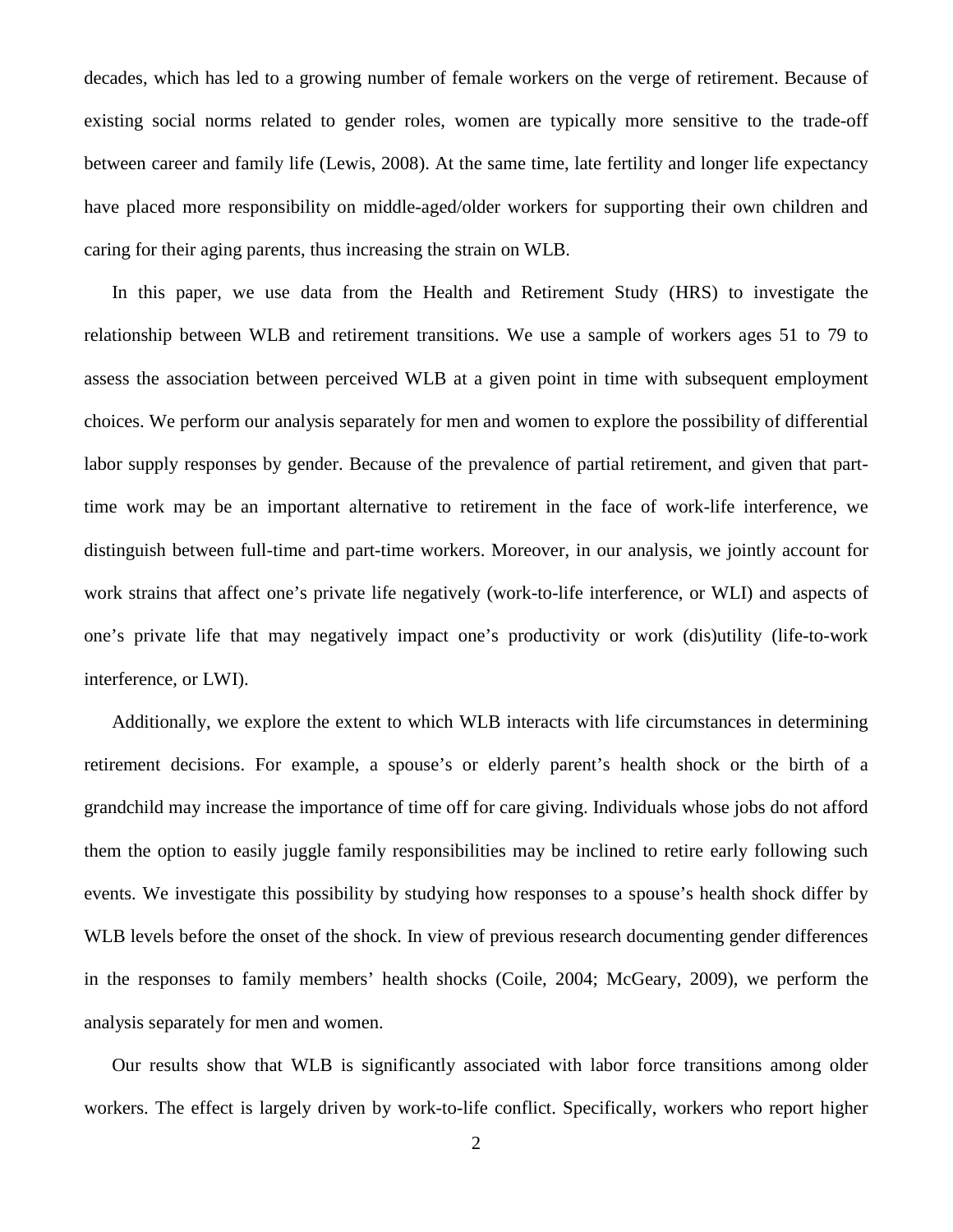levels of WLI are more likely to retire within the next two years. This trend is observed for both fulland part-timers, and is stronger for women than for men. Instead, life-to-work conflict has no effect on the labor supply of full-time workers. For part-timers, higher levels of LWI are associated with a higher likelihood of remaining in part-time work, although this effect is only marginally significant. Moreover, the net effect on labor supply is ambiguous, as part-time workers who report high LWI are both slightly less likely to transition into full-time work and to retire within the next two years.

 labor supply responses to a spouse's health shock are stronger and interactions with WLB more apparent. Both full- and part-time female workers are more likely to decrease their labor supply in We find that WLB moderates labor supply responses to a spouse's health shock. For male workers, the likelihood that full-timers remain in full-time employment following a spouse's health shock decreases as WLI increases, while there is no moderating effect of WLB for part-timers. Among women, response to a deterioration in the health of their spouse when baseline WLI levels are high.

Previous research has suggested a potential link between WLB and retirement behavior by showing that full-time workers in their early 50s who experience low levels of WLB are more likely to report a preference for retiring within the next 10 years (Raymo and Sweeney, 2006). Our study is the first to address and quantify the association between WLB and actual employment transitions of middle-aged and older workers.

 willingness to tolerate the absence of WLB, as hypothesized by Guest (2002). Specifically, it shows how A further contribution of our study is to establish that life circumstances affect an individual's WLB moderates labor supply responses to spousal health shocks.

 likely to retire, to sort into jobs with better WLB, thereby dampening the effect of WLB on retirement. A limitation of our study is the lack of a strong source of exogenous variation in WLB, which may raise concerns about selection effects. As we will argue in more detail, our results are to be viewed as lower bound estimates of the effect of WLB on older workers' labor supply decisions. In fact, the most likely form of selectivity would lead to individuals with a high preference for leisure, who are more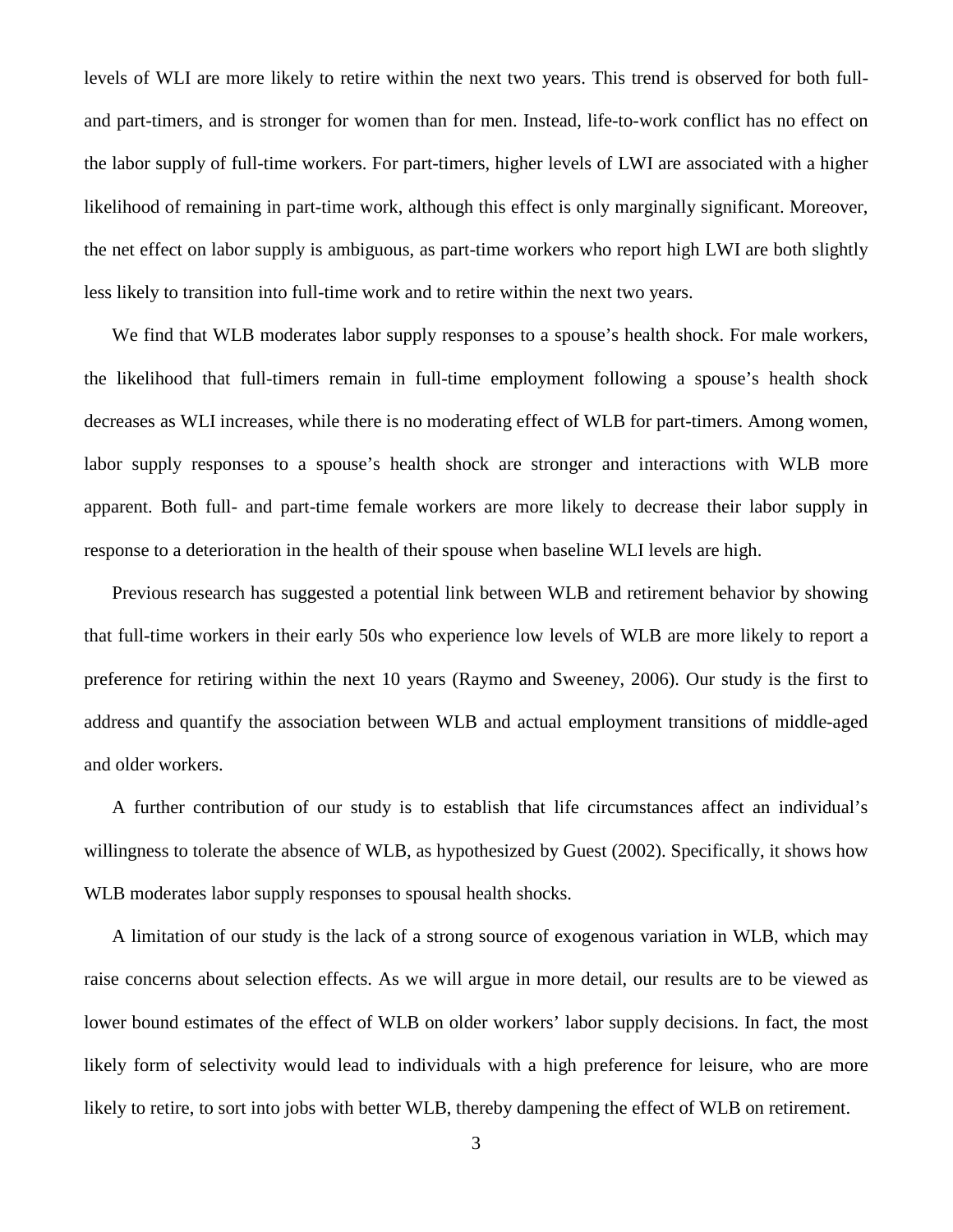The remaining of the paper proceeds as follows. Section 2 introduces the data and the measures of WLB used in the analysis. Section 3 describes the empirical methodology and presents the results. Section 4 concludes.

### **2 Data and descriptive statistics**

We use data from the Health and Retirement Study (HRS), a multipurpose, longitudinal household survey representing the U.S. population older than 50. Since 1992, the HRS has surveyed age-eligible respondents and their spouses every two years to track transitions from work into retirement, to measure economic well-being in later life, and to monitor changes in health status as individuals age. Initially, the HRS consisted of individuals born between 1931 and 1941 and their spouses, but additional cohorts have been added in 1993, 1998, 2004, and 2010, the youngest representing individuals born between 1954 and 1959.

We primarily use data from the RAND version of the HRS, version P (Bugliari et al., 2016). The RAND HRS is a large, user-friendly subset of the HRS that combines data from all waves, adds information that may have been provided by the spouse to the respondent's record and has consistent imputation of financial variables. We complement this data set with additional variables from the employment module of each wave obtained from the RAND FAT files. These are partially preprocessed files with all the raw HRS data of each wave combined into a single, respondent-level file.

 respondent after the completion of an in-person core interview. This Leave-Behind (LB) Questionnaire elicits respondents' evaluations of their life circumstances, subjective well-being, and lifestyle. Since 50 percent of the core sample who were assigned to an in-person interview. This design implies that, for each respondent, LB measures are available every other wave (or every four years). Importantly for our In 2004, the HRS piloted a supplemental self-administered questionnaire that was left with the 2004, the LB questionnaire has been administered in each biennial wave to a randomly selected, rotating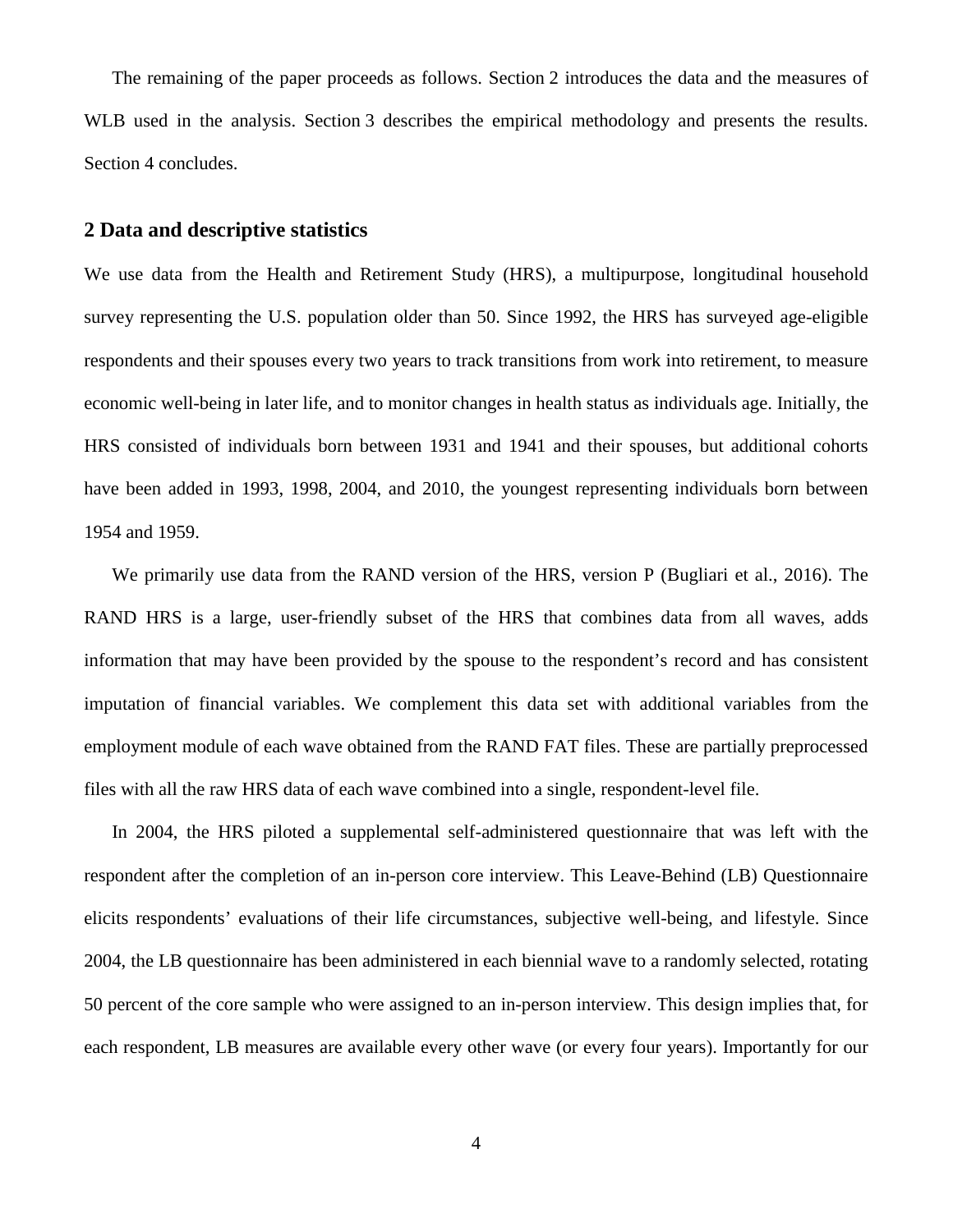purpose, in 2006 a number of questions about work-to-life and life-to-work interference were introduced in the LB instrument (see below).

 expectations. We follow Maestas (2010) and Angrisani et al. (2015) and classify individuals as full-time We include individuals ages 51 to 79 in our analysis sample, spanning the period 2006–2014. The HRS core questionnaire provides us with information about individual demographics and household characteristics, labor force status, pension arrangements, financial situation, health status, and retirement employees if they work at least 35 hours per week on their main job and as part-time employees if they work less than 35 hours per week on their main job. We classify individuals as "retired" if they do not work for pay. We exclude from the sample anyone who is self-employed, disabled, unemployed or out of the labor force for reasons other than retirement according to the RAND HRS labor force status definition.

 of 3,036 and 3,833 observations, respectively. Table 1 shows the prevalence of labor force transitions aggregated across all waves by current employment status and gender. The majority of full-time The outcome of interest is the wave-to-wave transition between these labor force states. We cannot consider transitions from complete retirement back to work, as work-life balance measures are not available for retirees.<sup>1</sup> There are 2,448 male and 3,01[1](#page-7-0) female workers with valid transitions for a total employees are still employed full-time in the subsequent wave, with women more likely to transit into part-time than men. Among part-timers, male workers are relatively more likely to move to full-time and to retire the next period, while female workers are more likely to remain employed part-time. Given this observed heterogeneity in labor supply decisions, in what follows we will perform our analyses separately for full- and part-timers as well as for men and women.

 $\overline{a}$ 

<span id="page-7-0"></span> $1$  Maestas (2010) explicitly studies transitions from retirement to work, a phenomenon known as "unretirement."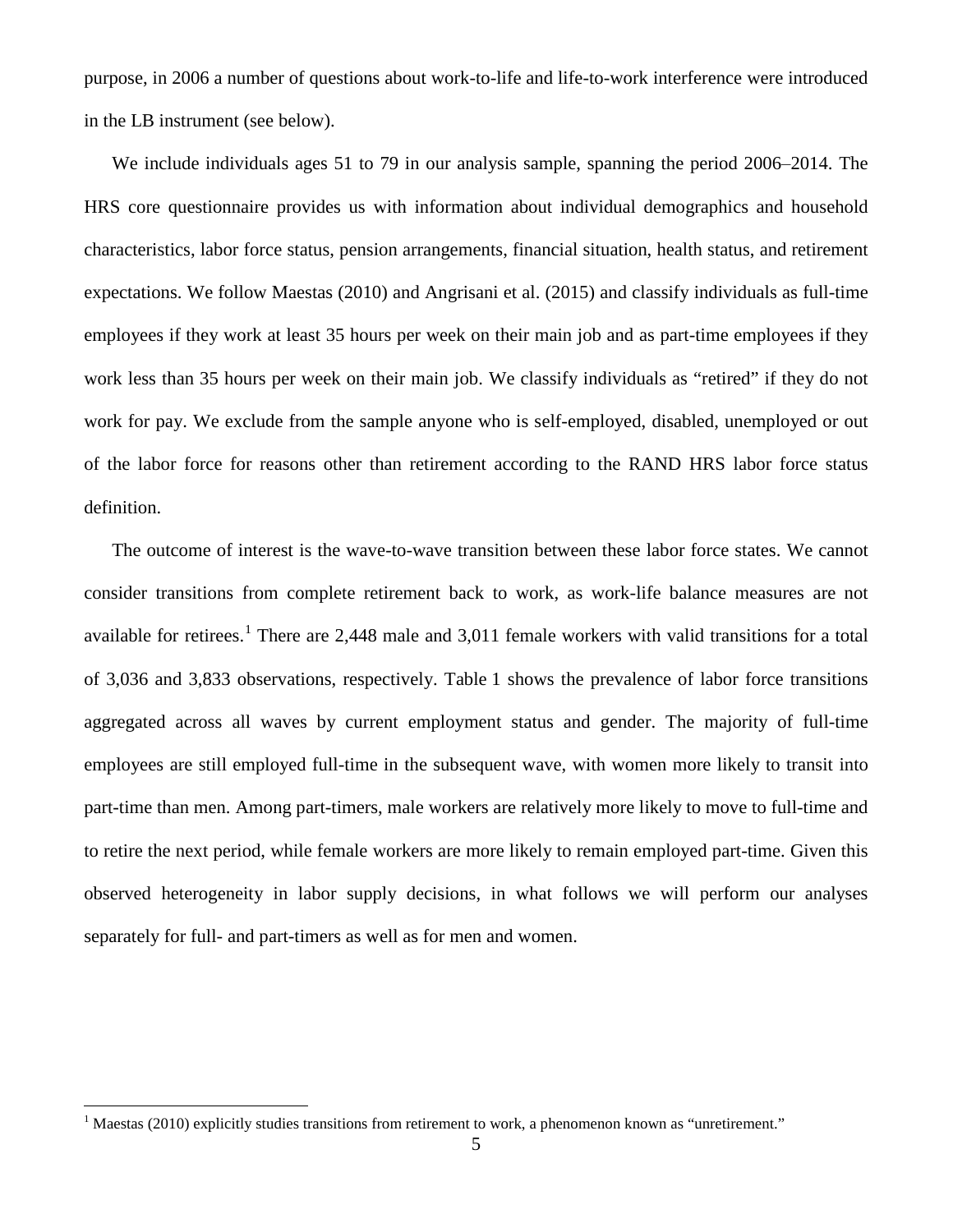| Labor force status at time t | Labor force status at time $t+1$ | <b>Total</b>     |                |              |
|------------------------------|----------------------------------|------------------|----------------|--------------|
|                              | <b>Full-time</b>                 | <b>Part-time</b> | <b>Retired</b> |              |
| <b>Men</b>                   |                                  |                  |                |              |
| <b>Full-time</b>             | 1,882                            | 175              | 297            | 2,354        |
|                              | (79.95%)                         | $(7.43\%)$       | (12.62%)       | $(100.00\%)$ |
| <b>Part-time</b>             | 94                               | 437              | 151            | 682          |
|                              | (13.78%)                         | $(64.08\%)$      | (22.14%)       | $(100.00\%)$ |
| <b>Total</b>                 | 1,976                            | 612              | 448            | 3,036        |
|                              | $(65.09\%)$                      | (20.16%)         | (14.76%)       | $(100.00\%)$ |
| Women                        |                                  |                  |                |              |
| <b>Full-time</b>             | 1,893                            | 250              | 335            | 2,478        |
|                              | (76.39%)                         | $(10.09\%)$      | (13.52%)       | $(100.00\%)$ |
| <b>Part-time</b>             | 159                              | 922              | 274            | 1,355        |
|                              | (11.73%)                         | $(68.04\%)$      | (20.22%)       | $(100.00\%)$ |
| <b>Total</b>                 | 2,052                            | 1,172            | 609            | 3,833        |
|                              | $(53.54\%)$                      | (30.58%)         | (15.89%)       | $(100.00\%)$ |

**Table 1: Labor force transitions by current employment status and gender** 

 The HRS core questionnaire asks respondents currently working for pay about several aspects of their jobs. These include information about employer-provided pension plans and health insurance, earnings, hours of work per week, and nonmonetary characteristics. We will study to what extent WLB influences employment transitions of older workers keeping monetary incentives and other potential confounders constant. The richness of information available in the HRS also allows us to control for the economic, health, and family circumstances that are bound to affect labor supply decisions at older ages.

 Table 2 presents descriptive statistics of the variables used in the analysis. Men are slightly older about six years younger than part-timers, while this difference is four years for women. Our sample than women on average, reflecting that men retire at older ages. Among male workers, full-timers are covers a broad range of educational backgrounds and other demographic characteristics. Male workers are more commonly in a couple than female workers. Men who work full-time more often have a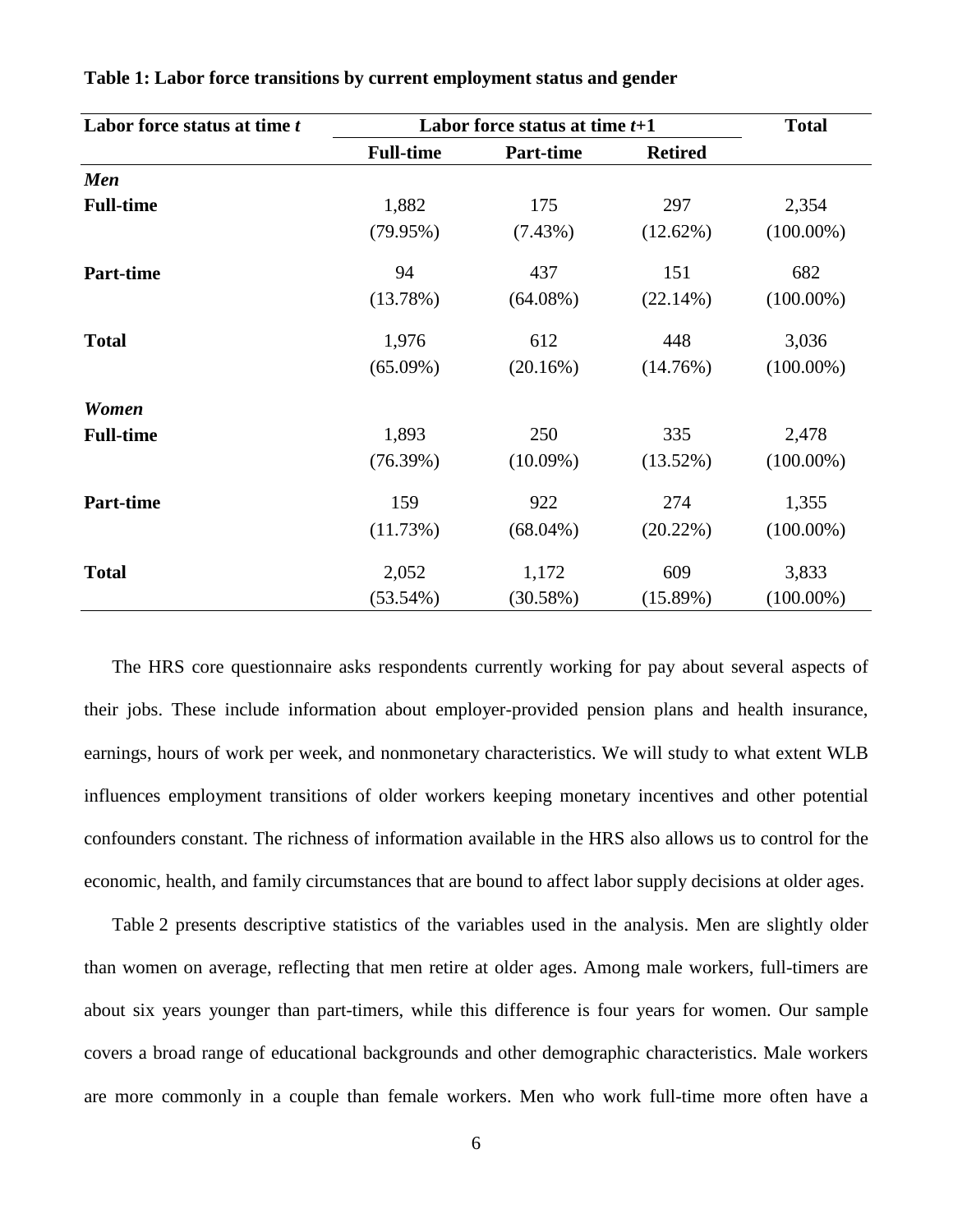working spouse than men who work part-time, whereas there is no detectable difference among women. Men work more hours per week and are better paid than women. Total household wealth is, on average, larger among men than women respondents. Not surprisingly, employer-provided pension plans and health insurance coverage are substantially more common among full-time than part-time workers.

#### **2.1 Measuring work-life balance**

WLB can be loosely defined as the availability of "sufficient time to meet commitments both at home and at work" (Guest, 2002). Because of the difficulty of measuring WLB directly, we follow the existing literature on this topic and focus on its absence, that is, instances of interference between work and life outside of work.

 interference (LWI) arises when nonwork burdens — such as the needs of adult children, caregiving to elderly parents and sick spouses, or strained spousal relationships — spill over into work life. Along The conflict between work and life is bidirectional. Work-to-life interference (WLI) describes situations where the demands from work (e.g., long working hours, inflexible schedules, expectations of constant availability, etc.) interfere with life outside of work. For example, the need to work overtime may prevent a worker from accompanying their sick spouse to a doctor's appointment. Life-to-work these lines, an individual's productivity on the job may decline while, for instance, they provide care for an elderly parent or a sick spouse. We consider both dimensions separately in our analysis.

 workers derive great satisfaction from working 60-hour weeks and would not perceive this as an It has been proposed that WLB can be measured by both objective indicators, such as the number of hours worked, and subjective indicators, such as individuals' self-reports of the degree of conflict between their work and family lives (Guest, 2002). In practice, though, it is difficult to produce objective indicators of WLI or LWI without relying on strong assumptions about what constitutes worklife balance. For instance, using an indicator of working long hours as a proxy for WLI reflects an assumption that all workers assign a relatively similar weight to work and home life, even though some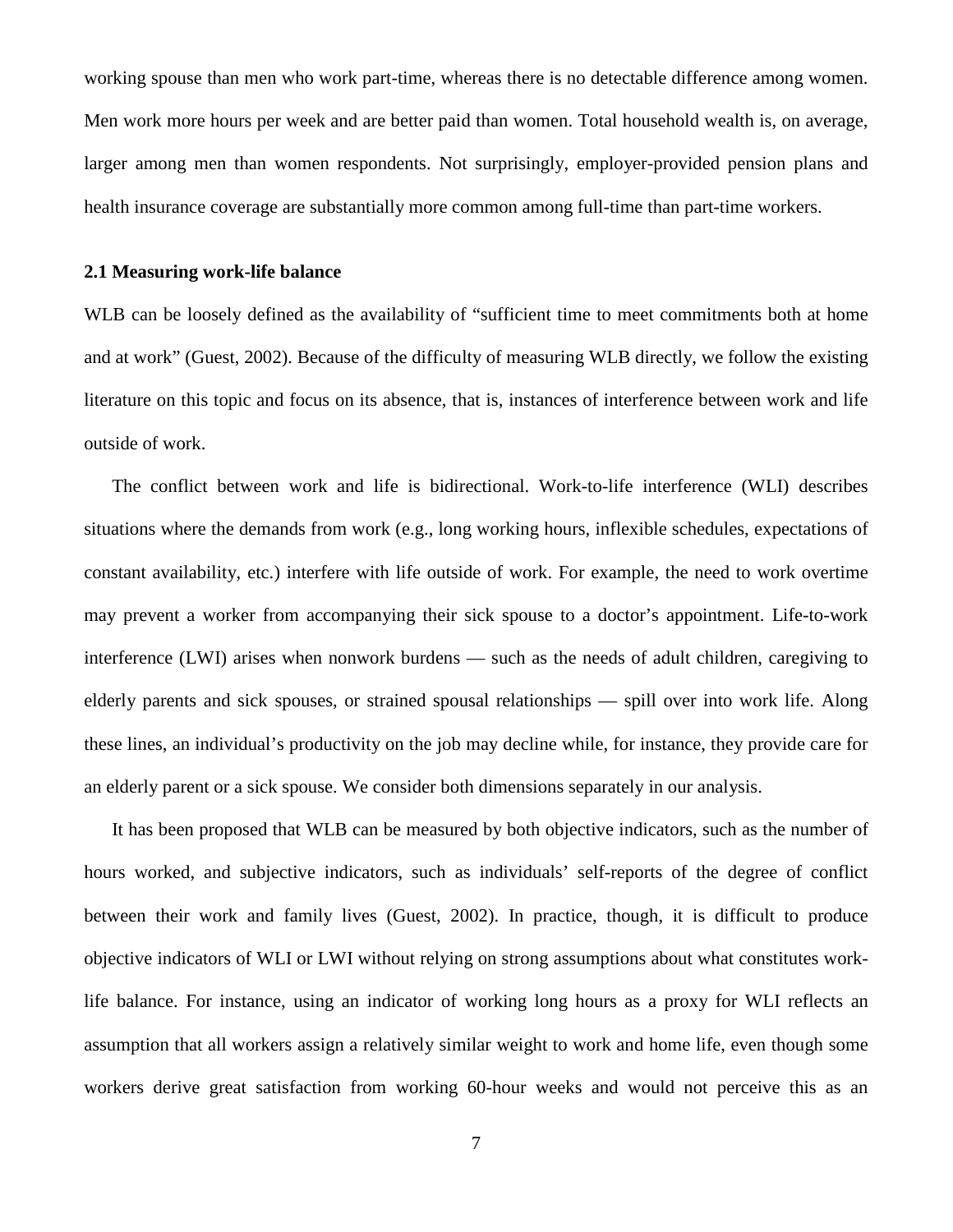intrusion into their family life (Peiperl and Jones, 2001). In our analysis, we focus on subjective measures of WLB, while controlling for more objective job attributes such as hours of work, compensation, and benefits.

| Characteristic                      | Men              |                  | Women            |                  |  |
|-------------------------------------|------------------|------------------|------------------|------------------|--|
|                                     | <b>Full-time</b> | <b>Part-time</b> | <b>Full-time</b> | <b>Part-time</b> |  |
| Demographics, health, and wealth    |                  |                  |                  |                  |  |
| Age                                 | 59.17            | 65.43            | 58.25            | 62.24            |  |
| Less than high school               | 0.12             | 0.14             | 0.11             | 0.15             |  |
| <b>High school</b>                  | 0.25             | 0.23             | 0.27             | 0.30             |  |
| Some college                        | 0.27             | 0.24             | 0.31             | 0.29             |  |
| <b>College and above</b>            | 0.36             | 0.39             | 0.31             | 0.25             |  |
| In a couple                         | 0.84             | 0.84             | 0.64             | 0.67             |  |
| <b>Spouse working</b>               | 0.58             | 0.44             | 0.44             | 0.44             |  |
| Poor health                         | 0.12             | 0.14             | 0.13             | 0.15             |  |
| <b>Word recall score</b>            | 0.04             | $-0.15$          | 0.02             | $-0.04$          |  |
| <b>Serial 7s score</b>              | 0.00             | $-0.01$          | 0.02             | $-0.03$          |  |
| Total hh wealth (in $1,000$ \$)     | 517.63           | 737.37           | 356.47           | 503.20           |  |
| Work                                |                  |                  |                  |                  |  |
| Hours of work per week              | 45.69            | 21.06            | 42.69            | 20.83            |  |
| Hourly wage (in \$)                 | 29.38            | 38.19            | 22.76            | 21.44            |  |
| <b>DB</b> pension                   | 0.23             | 0.06             | 0.25             | 0.09             |  |
| <b>DC</b> pension                   | 0.38             | 0.15             | 0.41             | 0.16             |  |
| No pension                          | 0.39             | 0.79             | 0.34             | 0.74             |  |
| Empl. health ins.                   | 0.68             | 0.34             | 0.72             | 0.27             |  |
| Empl. health ins. covers Sp         | 0.37             | 0.21             | 0.22             | 0.07             |  |
| Work-life balance                   |                  |                  |                  |                  |  |
| <b>Work-Life Interference (WLI)</b> | 0.21             | $-0.72$          | 0.33             | $-0.60$          |  |
| Life-Work Interference (LWI)        | 0.05             | $-0.17$          | 0.11             | $-0.19$          |  |
| $\boldsymbol{N}$                    | 2,354            | 682              | 2,478            | 1,355            |  |

**Table 2: Means of individual characteristics by gender and initial labor force status** 

*Note.* WLI, LWI, word recall, and Serial 7s scores are standardized.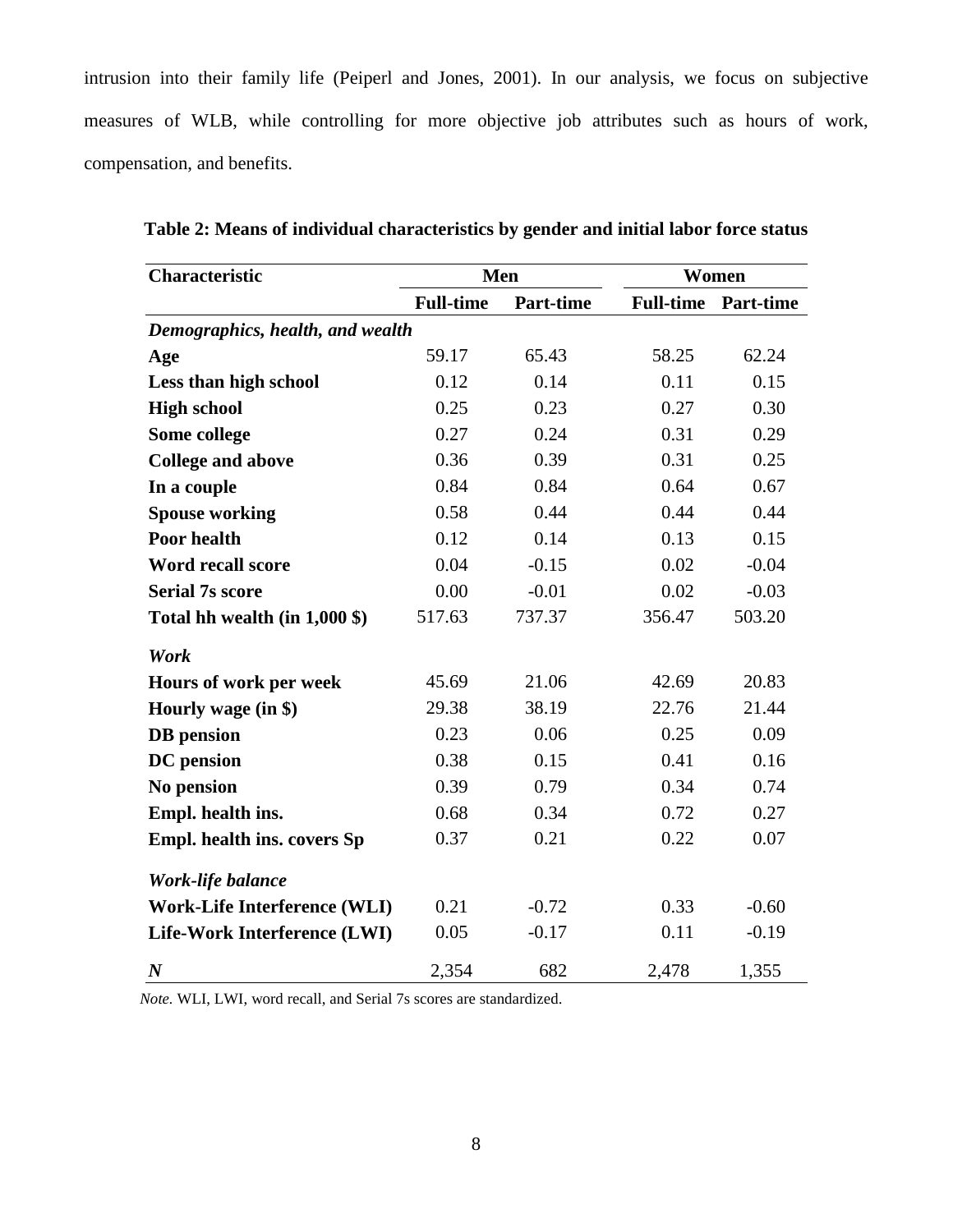**Table 3:** Work-Life Balance measures elicited by the LB questionnaire

| <b>Question</b> | <b>Text</b>                                                              |  |  |  |  |  |
|-----------------|--------------------------------------------------------------------------|--|--|--|--|--|
| <b>LB048A</b>   | My work schedule makes it difficult to fulfill personal responsibilities |  |  |  |  |  |
| <b>LB048B</b>   | Because of my job, I don't have the energy to do things with my family   |  |  |  |  |  |
|                 | or other important people in my life                                     |  |  |  |  |  |
| <b>LB048C</b>   | Job worries or problems distract me when I am not at work                |  |  |  |  |  |
| <b>LB048D</b>   | My home life keeps me from getting work done on time on my job           |  |  |  |  |  |
| <b>LB048E</b>   | My family or personal life drains me of the energy I need to do my job   |  |  |  |  |  |
| <b>LB048F</b>   | I am preoccupied with personal responsibilities while I am at work       |  |  |  |  |  |
| <b>LB048G</b>   | My work leaves me enough time to attend to my personal responsibilities  |  |  |  |  |  |
| <b>LB048H</b>   | My work gives me energy to do things with my family and other            |  |  |  |  |  |
|                 | important people in my life                                              |  |  |  |  |  |
| <b>LB048I</b>   | Because of my job, I am in a better mood at home                         |  |  |  |  |  |
| <b>LB048J</b>   | My personal responsibilities leave me enough time to do my job           |  |  |  |  |  |
| <b>LB048K</b>   | My family or personal life gives me energy to do my job                  |  |  |  |  |  |
| <b>LB048L</b>   | I am in a better mood at work because of my family or personal life      |  |  |  |  |  |

The measures of WLI and LWI used in this paper are based on answers to a series of questions eliciting the perceived conflict between an individual's work and personal life. These questions are listed in Table 3. Answers are given on the following four-point scale:  $1 = \text{rarely}, 2 = \text{sometimes}, 3 =$ often, and  $4 =$  most of the time. We reverse-code questions LB048G through L, so that higher values indicate more interference between work and life for all variables.

indexes are standardized to have a mean of 0 and a standard deviation of 1. We create two indexes measuring WLI and LWI as the first principal component of the subset of variables that reflect each concept. For WLI, these are LB048A, LB048B, LB048C, LB048G, LB048H, and LB048I; for LWI, these are LB048D, LB048E, LB048F, LB048J, LB048K, and LB048L. The

 full-time workers report higher levels of WLI and LWI than part-time workers. Among individuals percent level. Among part-timers, women report higher levels of WLI and LWI as well, although only Both indexes display right-skewed distributions in the sample, with WLI ranging from  $-2.4$  to 6.1, and LWI ranging from −1.6 to 10.4. Sample averages are reported at the bottom of Table 2. On average, working full-time, women report worse WLI and LWI than men, with differences significant at the 1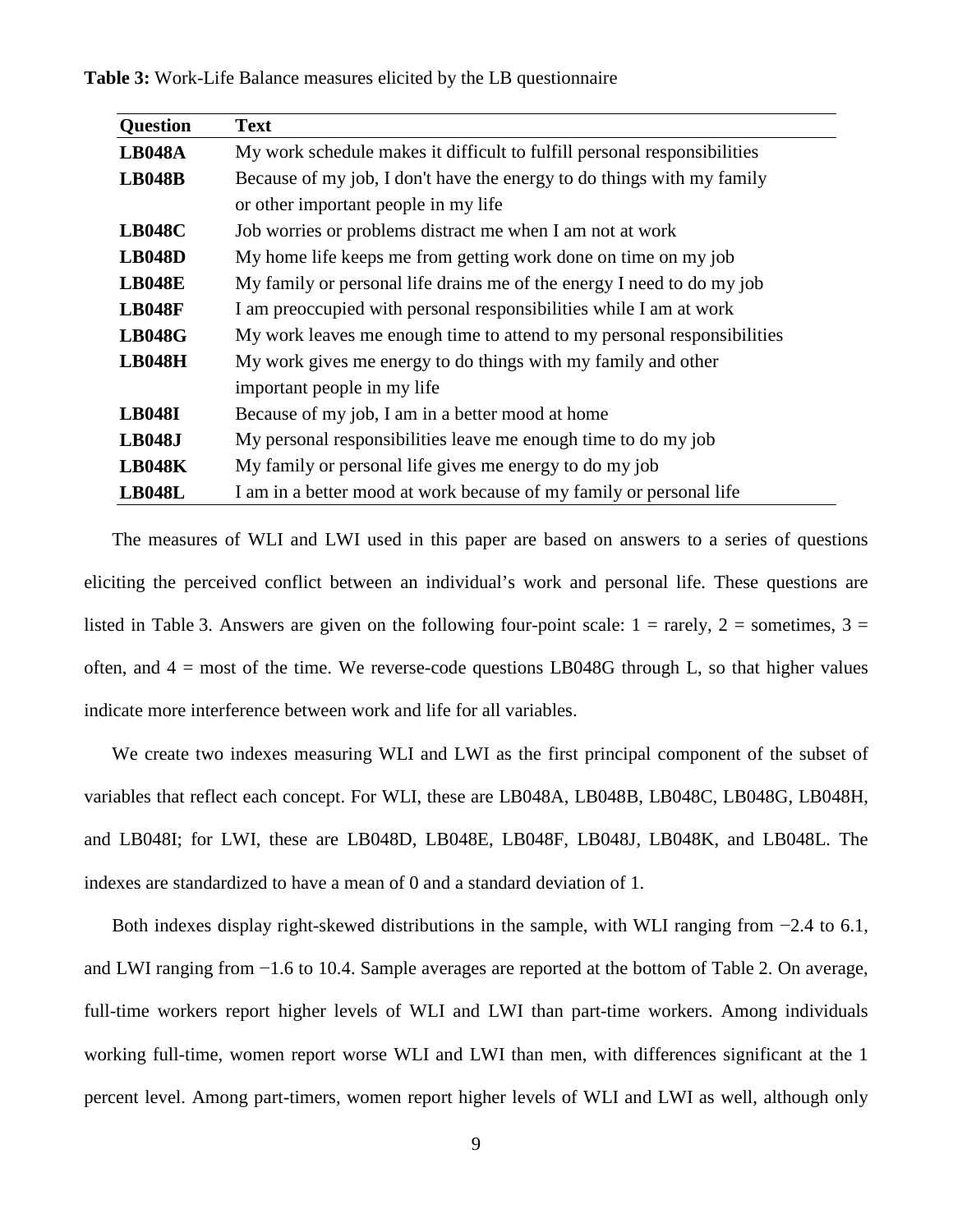LWI indexes exhibit a sample correlation of about 55 percent among full-timers and of 64 percent the difference in WLI levels is statistically significant. For both male and female workers, the WLI and among part-timers.

 Individuals with high interference have significantly less wealth—about 25 percent less among men and 15 percent less among women. While suggesting worse retirement preparedness, this may also be related to the relatively younger ages of part-timers compared to full-timers. In Table 4, we compare individuals with low and high WLB. For this purpose, we construct a combined index of work-life interference using both WLI and LWI measures and assign respondents to two groups depending on whether their index is below (low work-life interference) or above (high worklife interference) the sample median. Individuals with high interference tend to be a little younger and more likely to be in poor health than those reporting low interference, while there are no significant differences as far as marital status, education, and cognition are concerned. High work-life interference is associated with more hours of work, but with better economic conditions, especially among women. Female workers reporting relatively higher levels of conflict have slightly higher wages, are more likely to be enrolled in a pension plan, and are more likely to have employer-sponsored health insurance.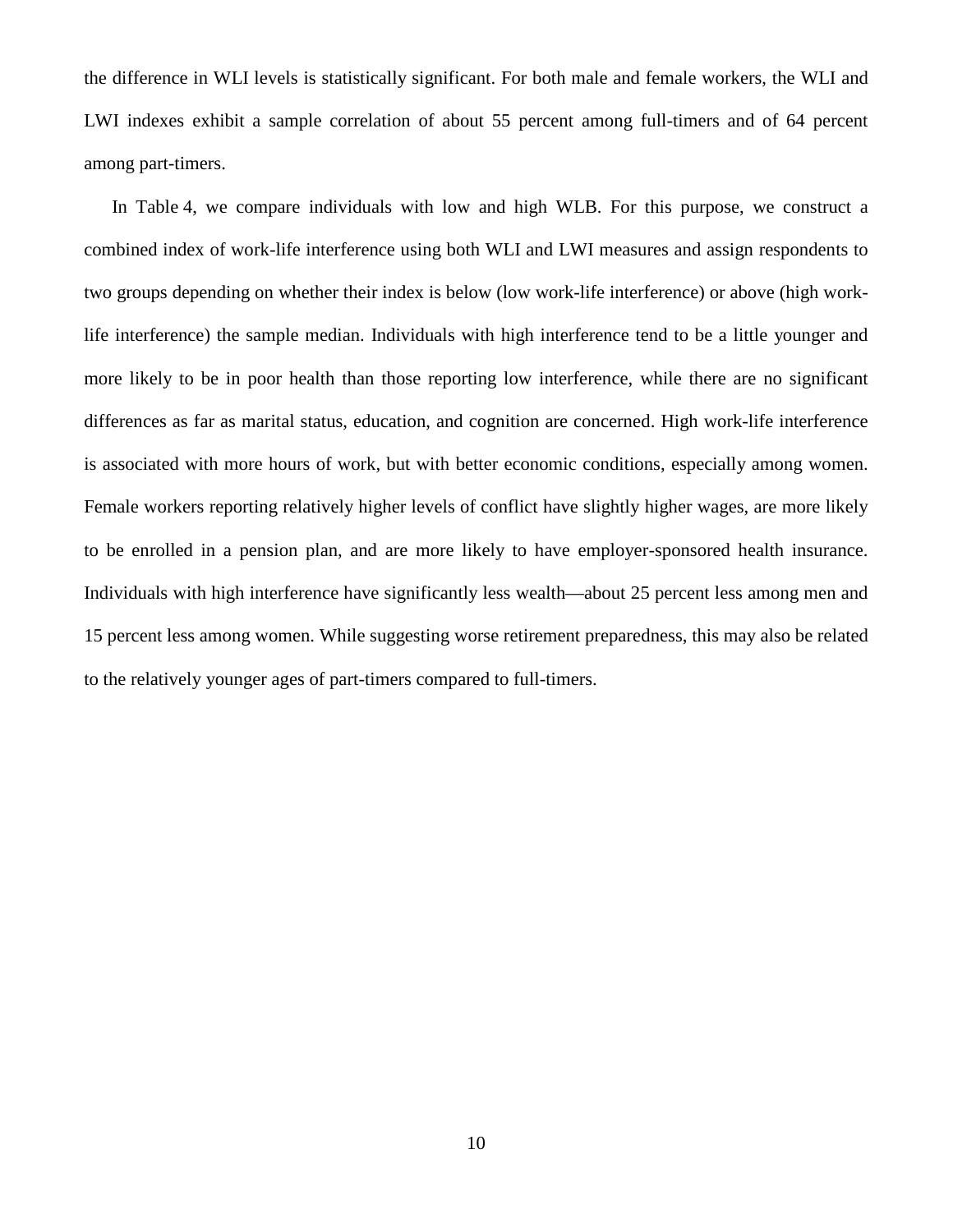| Characteristic                                   | Men    |                  | Women         |            |                 |               |
|--------------------------------------------------|--------|------------------|---------------|------------|-----------------|---------------|
|                                                  |        | Low WLI High WLI | <b>Diff</b>   | Low<br>WLI | <b>High WLI</b> | <b>Diff</b>   |
|                                                  | mean   | mean             | <i>p</i> -val | mean       | mean            | <i>p</i> -val |
| Demographics, health, and wealth                 |        |                  |               |            |                 |               |
| Age                                              | 61.75  | 59.40            | 0.00          | 60.75      | 58.57           | 0.00          |
| Less than high school                            | 0.12   | 0.13             | 0.62          | 0.12       | 0.14            | 0.21          |
| <b>High school</b>                               | 0.24   | 0.24             | 0.70          | 0.29       | 0.27            | 0.10          |
| Some college                                     | 0.26   | 0.27             | 0.77          | 0.30       | 0.30            | 0.99          |
| <b>College and above</b>                         | 0.38   | 0.36             | 0.35          | 0.28       | 0.29            | 0.49          |
| In a couple                                      | 0.85   | 0.83             | 0.06          | 0.65       | 0.66            | 0.80          |
| <b>Spouse working</b>                            | 0.55   | 0.55             | 1.00          | 0.44       | 0.45            | 0.59          |
| Poor health                                      | 0.09   | 0.17             | 0.00          | 0.09       | 0.18            | 0.00          |
| Word recall score                                | 0.02   | $-0.02$          | 0.35          | 0.01       | $-0.01$         | 0.44          |
| <b>Serial 7s score</b>                           | 0.03   | $-0.03$          | 0.11          | 0.02       | $-0.02$         | 0.17          |
| Total hh wealth (in 10,000<br>$\boldsymbol{\$})$ | 656.40 | 477.58           | 0.00          | 442.77     | 373.90          | 0.00          |
| Work                                             |        |                  |               |            |                 |               |
| Hours of work per week                           | 37.39  | 42.92            | 0.00          | 32.02      | 37.91           | 0.00          |
| Hourly wage (in \$)                              | 35.67  | 32.88            | 0.65          | 21.41      | 23.18           | 0.14          |
| <b>DB</b> pension                                | 0.19   | 0.19             | 0.64          | 0.18       | 0.21            | 0.03          |
| <b>DC</b> pension                                | 0.31   | 0.35             | 0.05          | 0.29       | 0.35            | 0.00          |
| No pension                                       | 0.50   | 0.46             | 0.03          | 0.53       | 0.44            | 0.00          |
| Emp. health ins.                                 | 0.58   | 0.63             | 0.01          | 0.51       | 0.60            | 0.00          |
| Emp. health ins. covers Sp                       | 0.32   | 0.34             | 0.16          | 0.15       | 0.18            | 0.00          |
| $\boldsymbol{N}$                                 | 1,518  | 1,518            | 3,036         | 1,917      | 1,916           | 3,833         |

**Table 4:** Differences between workers with low and high Work-Life Interference (WLI)

*Note.* WLI, LWI, word recall, and Serial 7s scores are standardized. Low WLI: below median; High WLI: above median.

## **2.2 Measuring a spouse's health shocks**

After establishing the effect of work-life balance and employment transitions in Section 3.1, we assess, in Section 3.2, to what extent this relationship is moderated by changes in family circumstances across two consecutive periods as represented by a spouse's health shock. To this end, we follow McClellan (1998), Coile (2004), and Smith (2005) and construct two indicator variables, one for the incidence of acute health issues between time  $t$  and  $t + 1$ , including heart problems, strokes, and cancer, and one for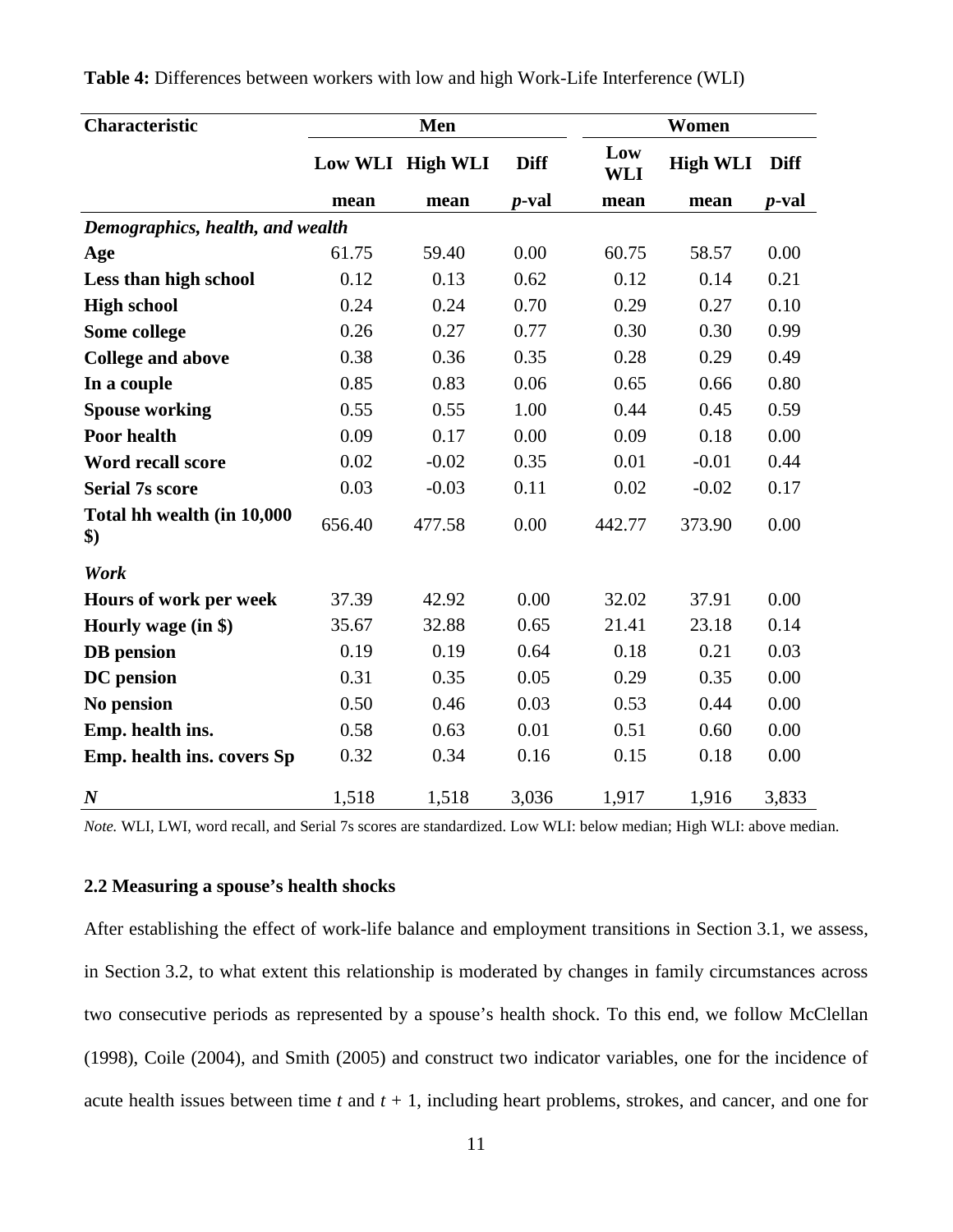psychological problems.<sup>2</sup> In our sample, only about 5 percent of workers have a spouse who suffers an acute health event, and 12.5 percent have a spouse who is newly diagnosed with a chronic condition new diagnoses of chronic conditions such as diabetes, lung disease, high blood pressure, arthritis, and across two consecutive periods. In order to prevent cell sizes from becoming too small when carrying out the analysis using the acute shock indicator separately by current employment status and gender, we consider a spouse experiencing a health shock if the individual either suffers an acute event or is newly diagnosed with a chronic condition.

 respondents for whom spousal health information is missing, we are left with 2,443 male workers (1,889 For the analysis investigating the interaction between WLB and spousal health shocks in determining labor force transitions, we restrict the sample to couple households. After excluding employed full-time and 554 employed part-time at baseline) and 2,350 female workers (1,496 in fulltime employment and 854 in part-time employment at baseline).

## **3 Empirical analysis and results**

 $\overline{a}$ 

A number of factors shape labor supply decisions at older ages, from compensation, pension arrangements, and health insurance coverage, to family circumstances, work capability, and job demands. Likely, these factors indirectly impact WLB and interact with it to determine the timing of and path to retirement. In our empirical analysis, we take advantage of detailed information on older workers and their spouses available in the HRS to estimate the effect of WLB on labor supply decisions above and beyond the effect of other potential determinants. Specifically, our regressions account for age, education, marital status, whether the spouse is working, and the spouse's health status. We proxy individual ability to work with self-reported health status and cognitive test scores. We control for jobspecific factors including hourly wage, existence and type of employer-sponsored pension plan (defined benefit, DB, and/or defined contribution, DC), whether the individual receives health insurance coverage

<span id="page-14-0"></span> $2^{2}$  Our results do not change when we exclude psychological problems from this definition.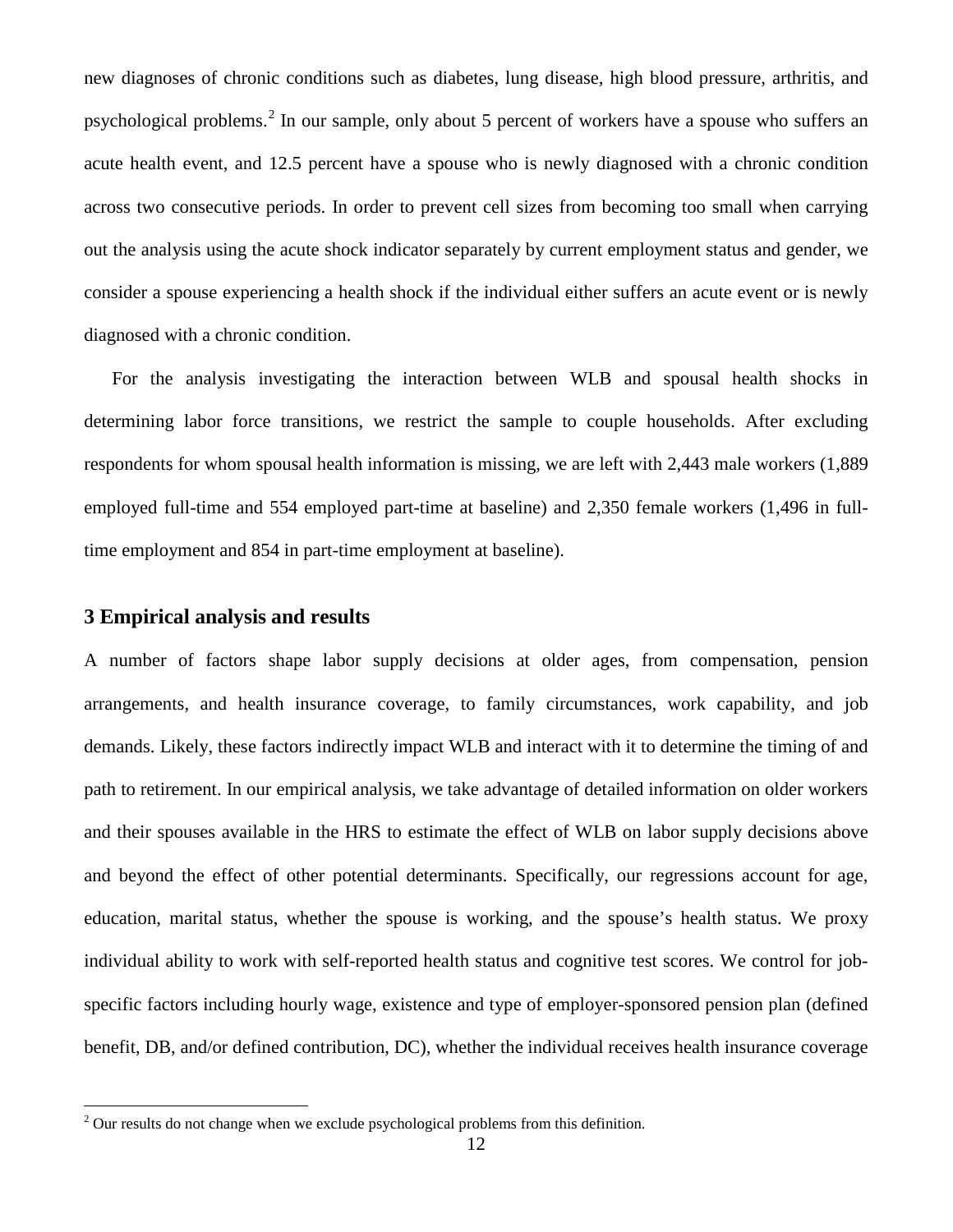effects to net out trends in retirement behavior over the observation period. through the employer, and whether this coverage extends to the spouse. In addition, we include dummies for total household wealth quartiles to capture available resources to finance retirement, and time fixed-

 older American workers in recent years (Chan and Stevens, 2008). Moreover, recognizing the existence in the perception of how work interferes with private life, we separately estimate our models for men and women. We estimate multinomial discrete choice models for the transitions from full-time employment into part-time and retirement and for the transitions from part-time employment into full-time and retirement across two periods. This allows us to study a variety of retirement paths that have been observed among of potential gender differences in the preference for work versus leisure/household activities as well as

 Formally, we model the probability that a full-time or part-time worker observed at time *t* transits to a different labor force status at time *t* + 1 as:

$$
P_{ij,t+1}^k = \Pr(Y_{i,t+1} = j \mid X_{i,t}, \mathit{WLB}_{i,t}, Y_{i,t} = k) = F_j^k(X_{i,t}, \mathit{WLB}_{i,t}; \theta^k),
$$

where  $Y_{i,t+1}$  is the labor force status at time  $t + 1$ ;  $j = 1$  (full-time), 2 (part-time), 3 (retired);  $X_{i,t}$  is a LWI at time  $t$  (higher values of these indexes correspond to worse WLB); and the superscript  $k$ vector of explanatory variables observed at time  $t$ ;  $WLB_{i,t}$  contains the two indexes measuring WLI and indicates labor force status at time t (either full-time,  $k = 1$ , or part-time,  $k = 2$ ). Time  $t = 1, 2, 3, 4$ , corresponds with waves 8 (2006/2007), 9 (2008/2009), 10 (2010/2011), and 11 (2012/2013), respectively, of the HRS. The function  $F_j^k$  is a probability function depending on a vector of unknown parameters  $\theta^k$ . We adopt a multinomial logit model, hence:

$$
F_j^k(X_{i,t}, WLB_{i,t}; \theta^k) = \frac{\exp(V_{ij}^k)}{\sum_{l=1}^3 \exp(V_{il}^k)}, \qquad j = 1, 2, 3,
$$

where

$$
V_{ij}^k = X_{i,t}' \alpha_j^k + W L B_{i,t}' \beta_j^k
$$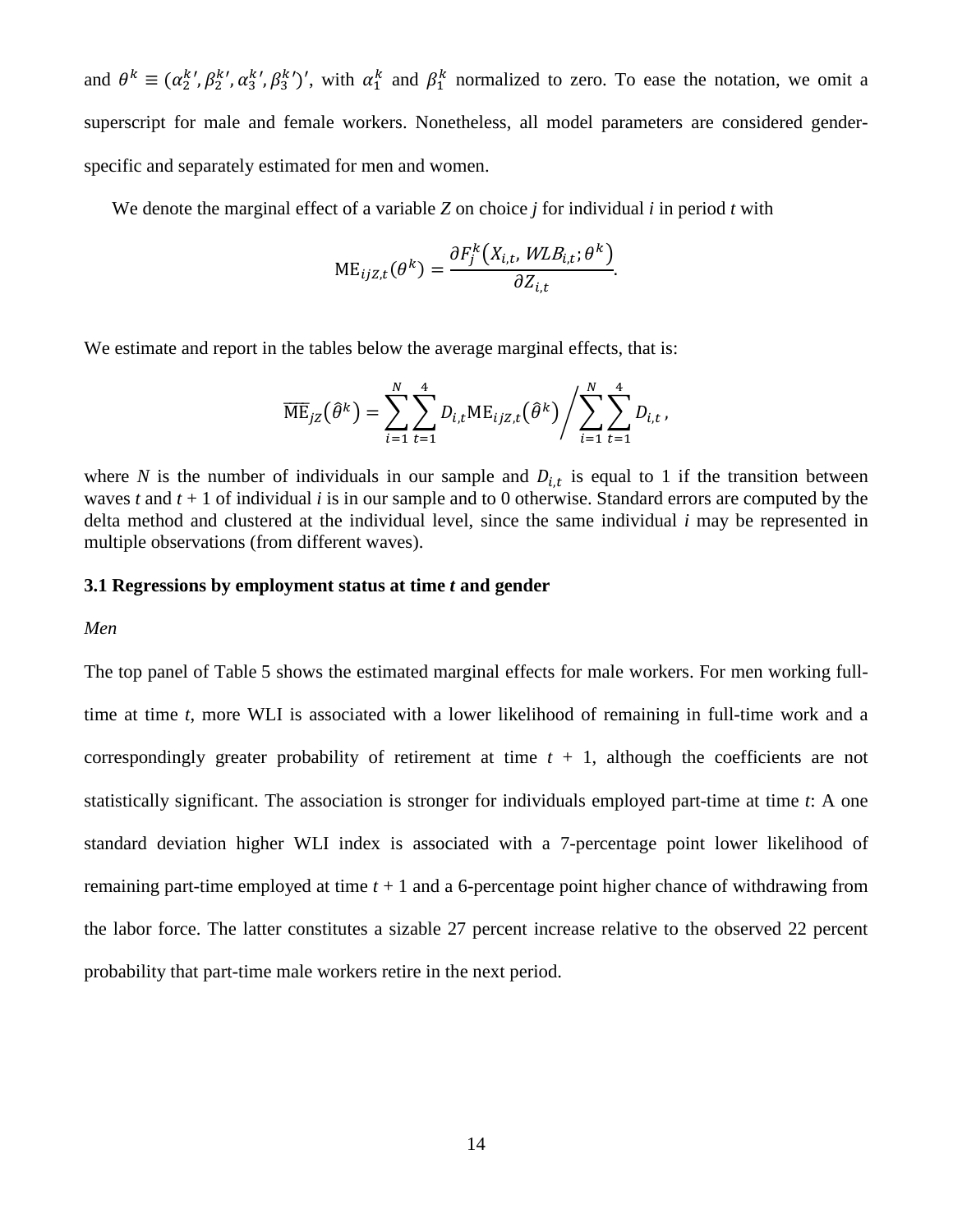|                  | <b>Transition from full-time to:</b> |                  |                | <b>Transition from part-time to:</b> |                  |                |
|------------------|--------------------------------------|------------------|----------------|--------------------------------------|------------------|----------------|
|                  | <b>Full-time</b>                     | <b>Part-time</b> | <b>Retired</b> | <b>Full-time</b>                     | <b>Part-time</b> | <b>Retired</b> |
| <b>Men</b>       |                                      |                  |                |                                      |                  |                |
| <b>WLI</b>       | $-0.013$                             | 0.001            | 0.012          | 0.011                                | $-0.071***$      | $0.059***$     |
|                  | (0.009)                              | (0.007)          | (0.008)        | (0.016)                              | (0.024)          | (0.020)        |
| <b>LWI</b>       | $-0.007$                             | 0.007            | $-0.000$       | $-0.022$                             | $0.046*$         | $-0.024$       |
|                  | (0.010)                              | (0.007)          | (0.008)        | (0.018)                              | (0.024)          | (0.020)        |
| $\boldsymbol{N}$ |                                      | 2,354            |                |                                      | 682              |                |
| <b>Women</b>     |                                      |                  |                |                                      |                  |                |
| WLI              | $-0.020**$                           | $-0.002$         | $0.022***$     | 0.003                                | $-0.049***$      | $0.046***$     |
|                  | (0.010)                              | (0.007)          | (0.008)        | (0.010)                              | (0.016)          | (0.014)        |
| <b>LWI</b>       | $-0.009$                             | 0.008            | 0.001          | $-0.014$                             | $0.030*$         | $-0.016$       |
|                  | (0.010)                              | (0.006)          | (0.008)        | (0.010)                              | (0.016)          | (0.014)        |
| $\boldsymbol{N}$ |                                      | 2,478            |                |                                      | 1,355            |                |

 **Table 5: Average marginal effects of Work-Life Interference (WLI) and Life-Work Interference (LWI) on employment transitions** 

*Note.* Standard errors clustered at the individual level in parentheses. \*  $p < 0.10$ ; \*\*  $p < 0.05$ ; \*\*\*  $p < 0.01$ . Controls for age, education, couple status, spouse working, poor health, cognition, hh wealth, hours of work, hourly wage, DB and DC pension, health insurance, and time fixed effects included.

 decisions. This result is consistent with Raymo and Sweeney (2006), who find no significant correlation that an increase in LWI is, at the same time, associated with a lower likelihood of moving to full-time Perceived interference from private life to work has no apparent effect on full-timers' labor supply between LWI and individual stated preferences for early retirement in a sample of full-time workers. For part-timers, a one standard deviation higher LWI is associated with a 4.6 percentage point higher likelihood of remaining in part-time work, but this effect is only marginally significant. Moreover, given work and to retirement, it is hard to identify the type of workers that may drive this result. On one side, individuals who find respite at work from their family strains may remain in part-time employment rather than retire. On the other, individuals who would have otherwise transitioned into full-time work may remain in part-time employment to better manage their private life conflicts.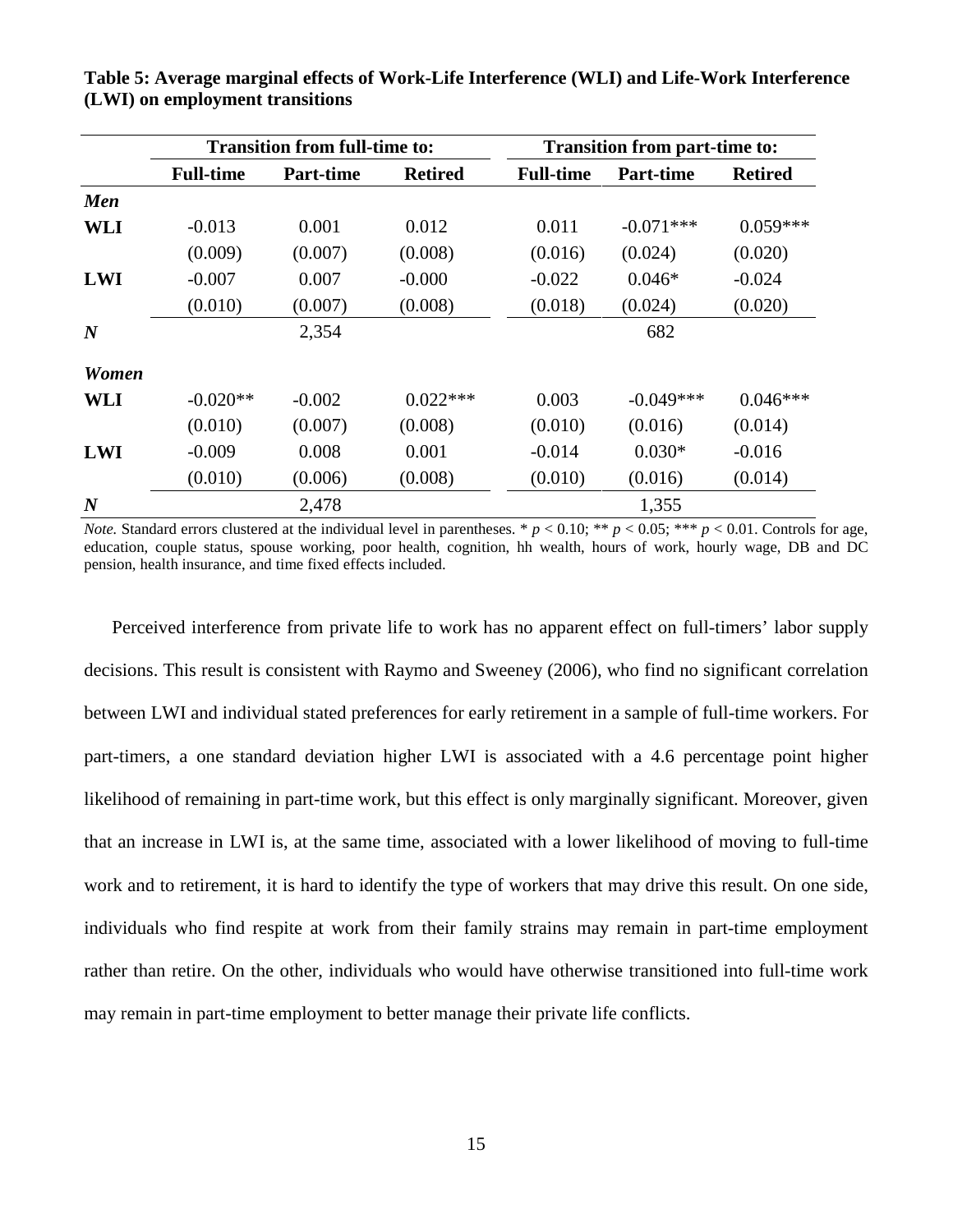#### *Women*

 with a higher probability of retirement. Specifically, for full-timers, a one standard deviation higher WLI is associated with a 2.2-percentage point higher chance of retirement, a 16 percent increase from the 14 percent increase from the 20 percent sample average. As was the case for male workers, there is no Estimates for women are reported in the bottom panel of Table 5. In general, higher WLI is associated percent sample average. The effect is larger for part-timers. For them, a one standard deviation higher WLI is associated with a 4.6-percentage point higher likelihood of retirement. This represents a 23 association between LWI and labor force transitions for full-timers and only a weak correlation between LWI and the probability that part-timers remain in part-time employment.

## **3.2 Interaction between WLB and changes in spouse's health**

 The effect of WLB on employment transitions may vary with life circumstances. For instance, a spouse's or elderly parent's health shock may increase the importance of time off for care giving. Individuals whose jobs do not afford them the option to easily juggle family responsibilities may be inclined to reduce their hours of work or exit the labor force following such events. We investigate this hypothesis focusing on the WLI index, which, as shown above, correlates most strongly with labor force transitions, and by interacting it with the onset of a spouse's health shock across two consecutive periods. More precisely, we specify the multinomial logit single index function as follows:

$$
V_{ij}^k = X_{i,t}^{\prime} \alpha_j^k + W L I_{i,t} \beta_j^k + S p H S_{i,t} \gamma_j^k + (W L I_{i,t} \times S p H S_{i,t}) \delta_j^k,
$$

where, again, the superscript *k* indicates employment status at time *t* (either full-time,  $k = 1$ , or parttime,  $k = 2$ ) and the model's parameters are treated as gender-specific. The variable  $SphS<sub>i,t</sub>$ , defined in Section 2, captures the onset of a spouse's acute health issue or newly diagnosed chronic condition between times  $t$  and  $t + 1$ .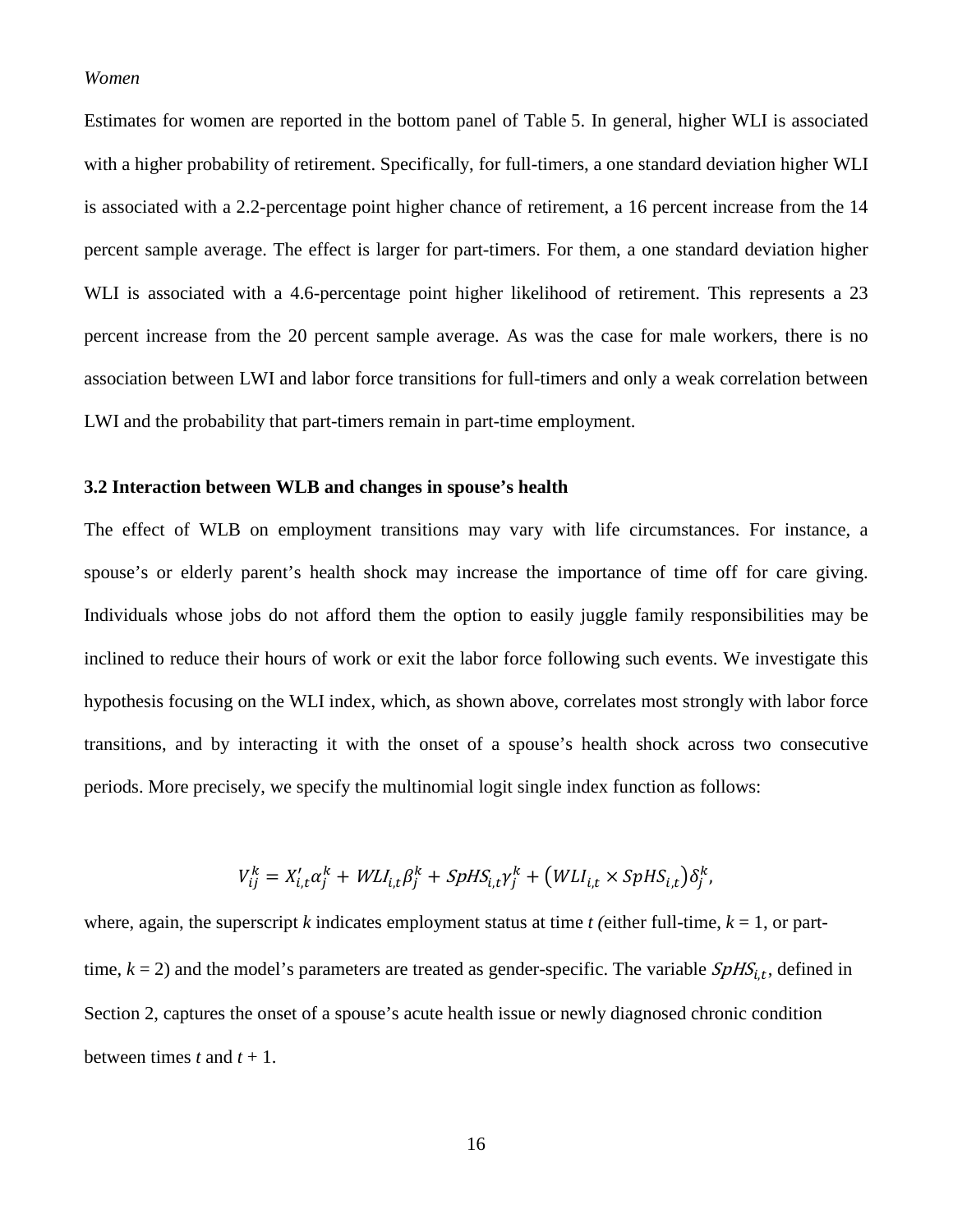levels of WLI. Figures 1 and 2 show the point estimates and the corresponding 95 percent confidence bands by gender and employment status at time *t*. This analysis is complemented with regressions of the We estimate the marginal effects of a spouse's health shock on employment transitions at different individual-level marginal effects of a spouse's health shock on the WLI index, which is a linear smooth of the corresponding graph. The estimated coefficients from these regressions can be interpreted as summary statistics of the extent to which poor WLB interacts with a spouse's health shock to shape retirement paths (i.e., how the likelihood of partially or fully retiring following a spouse's health shock varies with increases in the level of perceived WLI). We adopt a bootstrap procedure (with 500 replications) to compute the standard error of these parameters. This accounts for the estimation error of the first-step multinomial logit marginal effects, which are then used as dependent variables in the second-step regressions.

 The left-hand side graphs in Figure 1 show that, for male workers employed full-time, the likelihood standard deviation increase in the level of WLI. The right-hand side graphs in Figure 1 show that men of remaining in full-time employment following a spouse's health shock decreases as WLI increases. While a spouse's health shock has no effect on the probability of remaining in full-time work for individuals with the lowest WLI, it is associated with an 18-percentage point decline (significant at 10 percent) for those with the highest WLI. In Table 6, we estimate that, following a spouse's health shock, the probability that men remain in full-time employment decreases by 4.2 percentage points for a one working part-time at time *t* respond relatively little to the onset of spousal health issues. Moreover, this response does not vary with the degree of WLI.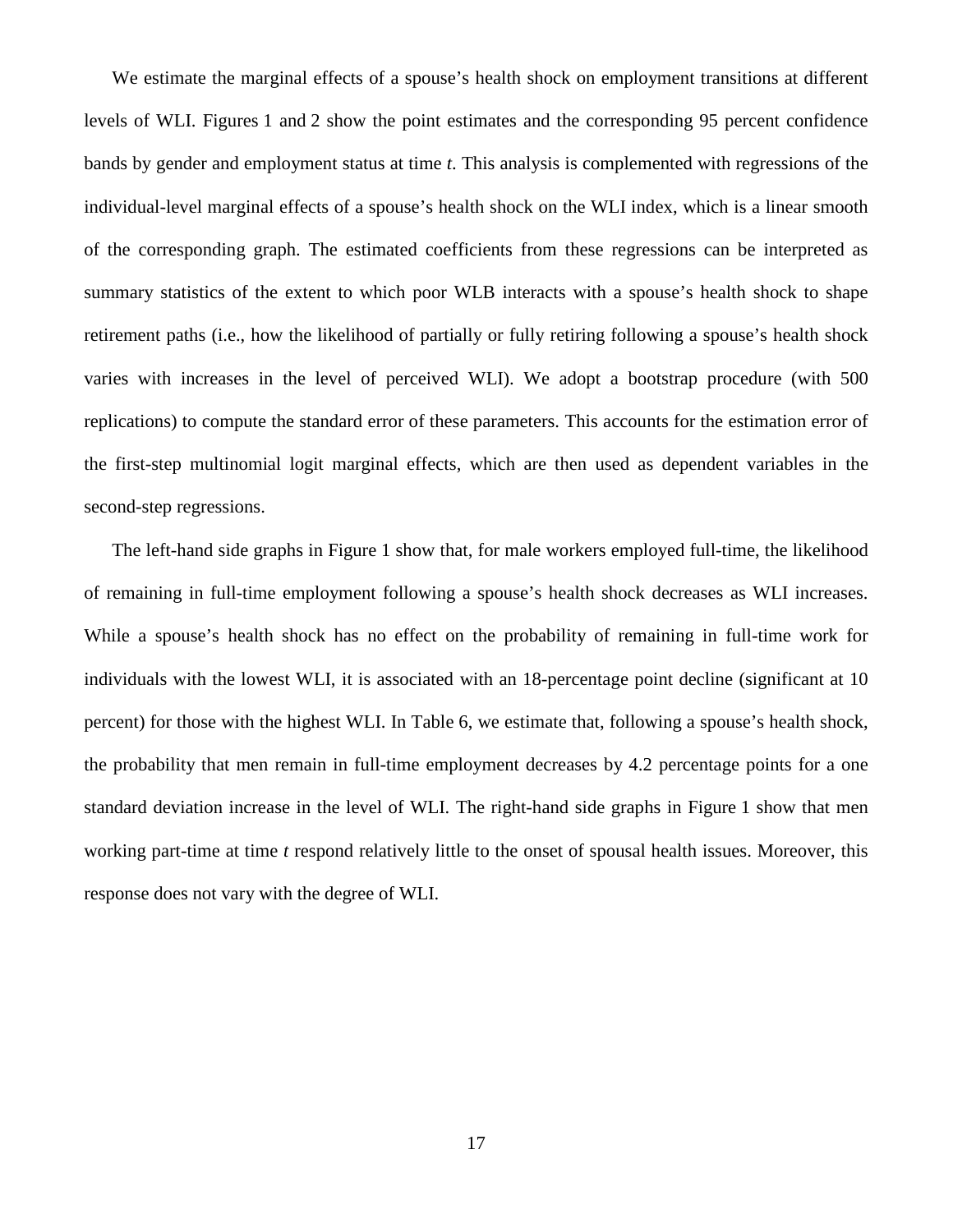## **Figure 1: Heterogeneous effects of a spouse's health shock on labor force transitions by Work-Life Interference (WLI): men**

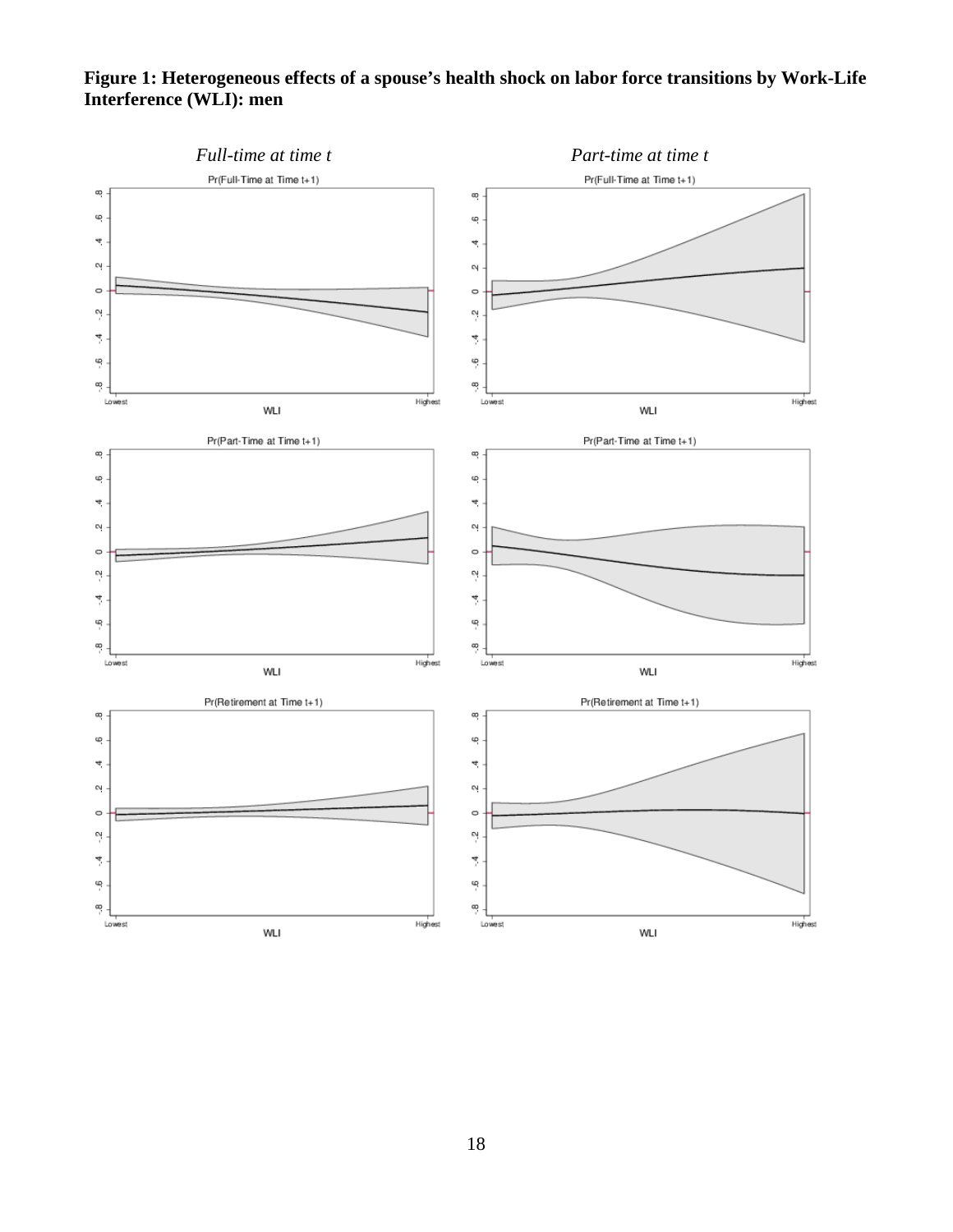## **Figure 2: Heterogeneous effects of a spouse's health shock on labor force transitions by Work-Life Interference (WLI): women**

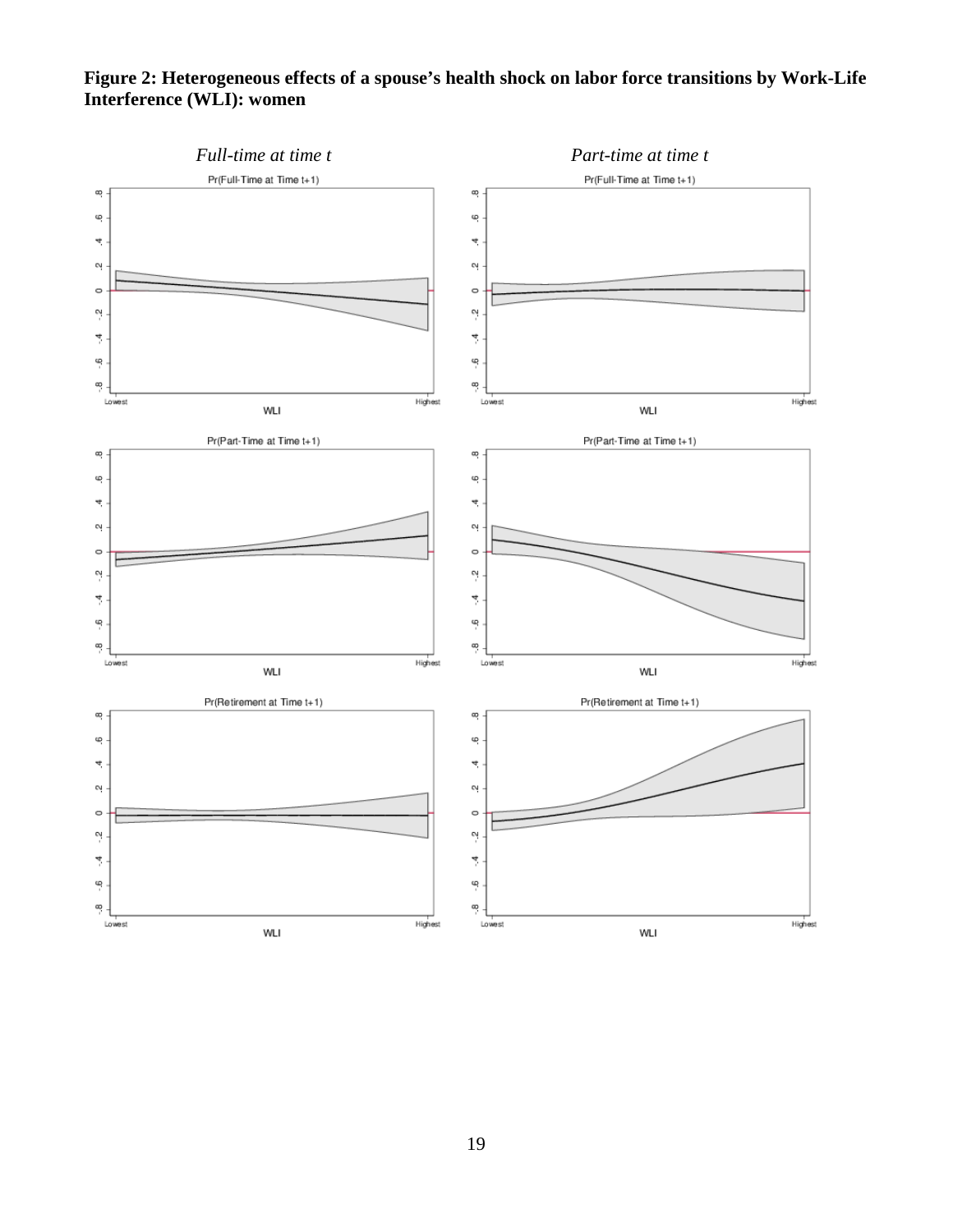| <b>Gender</b> | <b>Labor force status</b> | $\boldsymbol{N}$ | <b>Transition to:</b> |                  |                |  |  |
|---------------|---------------------------|------------------|-----------------------|------------------|----------------|--|--|
|               | at time t                 |                  | <b>Full-time</b>      | <b>Part-time</b> | <b>Retired</b> |  |  |
| Men           | <b>Full-time</b>          | 1,889            | $-0.042*$             | 0.026            | 0.016          |  |  |
|               |                           |                  | (0.024)               | (0.020)          | (0.018)        |  |  |
|               | <b>Part-time</b>          | 554              | 0.045                 | $-0.057$         | 0.013          |  |  |
|               |                           |                  | (0.053)               | (0.064)          | (0.048)        |  |  |
| Women         | <b>Full-time</b>          | 1,496            | $-0.041$              | $0.040**$        | 0.001          |  |  |
|               |                           |                  | (0.027)               | (0.020)          | (0.022)        |  |  |
|               | <b>Part-time</b>          | 854              | 0.016                 | $-0.097**$       | $0.080**$      |  |  |
|               |                           |                  | (0.031)               | (0.049)          | (0.040)        |  |  |

**Table 6: Regression of marginal effect of spouse's health shock on WLI (coefficient)** 

*Note.* Bootstrap standard errors (500 replications) clustered at the individual level in parentheses.

 $* p < 0.10; ** p < 0.05; ** p < 0.01.$ 

 these responses depend on the perceived degree of WLB. The left-hand side graphs in Figure 2 show a female workers exhibit a marked tendency to move to part-time after a spouse's health shock. In general, In line with previous studies (Coile, 2004; McGeary, 2009), female workers tend to decrease their labor supply more in response to a spouse's health shock than their male counterparts. Most importantly, very clear WLI-gradient in the effect of a spouse's health shock on labor force transitions of women in full-time work. At low levels of WLI, a spouse's health shock is associated with a 7-percentage point higher likelihood of remaining in full-time employment and, conversely, with a 5-percentage point lower probability of transitioning to part-time employment. As the degree of WLI increases, full-time following a spouse's health shock, the probability that women working full-time at time *t* switch to parttime at time  $t + 1$  increases by 4 percentage points for a one standard deviation increase in the WLI index. There is, instead, no evidence of higher fractions of direct transitions from full-time to retirement after the onset of a spouse's health issues.

 As shown in the right-hand side graphs of Figure 2, women working part-time are more likely to respond to a spouse's health shock by withdrawing from the labor force. Again, this response is rather heterogeneous, depending on the current work-life balance situation. At the lowest level of work-to-life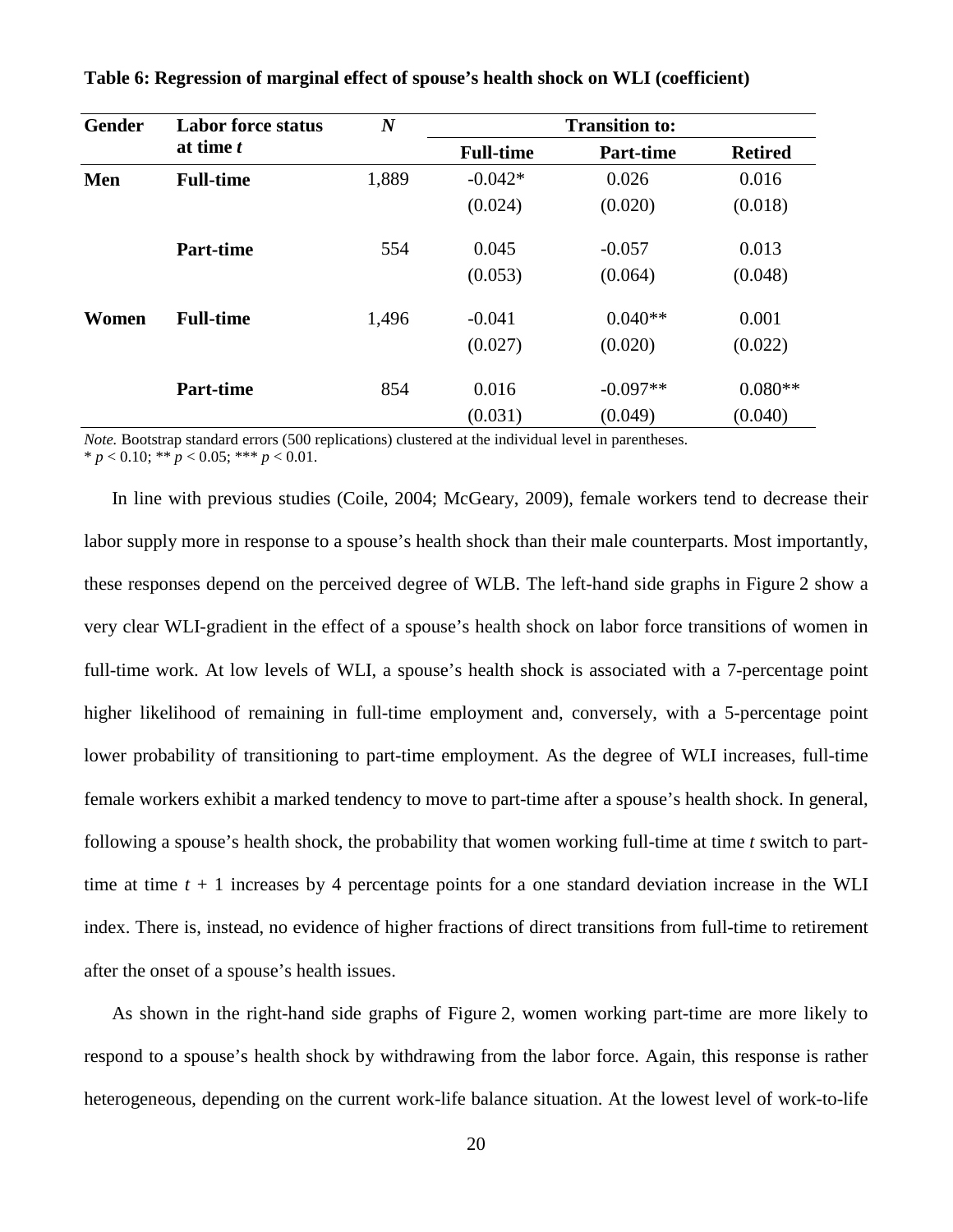following period and about 35 percentage points more likely to retire. Table 6 indicates that, for women working part-time, a spouse's health shock decreases the probability of remaining in part-time by over 9 deviation increase in the WLI index. conflict, female part-timers are 10 percentage points more likely to stay in part-time and 7 percentage points less likely to retire if the spouse developed new acute or chronic conditions. In contrast, those facing the highest degree of WLI are about 35 percentage points less likely to keep working in the percentage points, and increases the likelihood of retirement by 8 percentage points, for a standard

## **4 Conclusions**

 Work-life balance (WLB) is likely an important determinant of employment decisions. There is ample anecdotal evidence suggesting that workers who perceive that their jobs are an obstacle to the successful management of their private lives are less likely to remain employed. For instance, in middle-aged families where working individuals are responsible both for bringing up their own children and for the care of their aging parents, or in couples approaching retirement age where one of the spouses suffers health problems, a good or bad WLB can make the difference between continuing working or dropping out of the labor force. In this paper, we take on the task of establishing and quantifying the extent to which the degree of perceived WLB influences labor supply decisions among middle-aged and older workers.

 Changing retirement patterns over the last few decades mean that retirement can no longer be individuals, we estimate multinomial discrete choice models for the transitions from full-time thought of as a binary choice between full-time work and complete exit from the labor force (Ruhm, 1990; Cahill et al., 2015). A common alternative path is to move to a part-time or bridge job before fully retiring. Partial retirement arrangements are particularly important in the context of our study, as they may afford a better balance between work and family responsibilities, while prolonging individuals' attachment to the labor force. To allow for the variety of retirement paths nowadays available to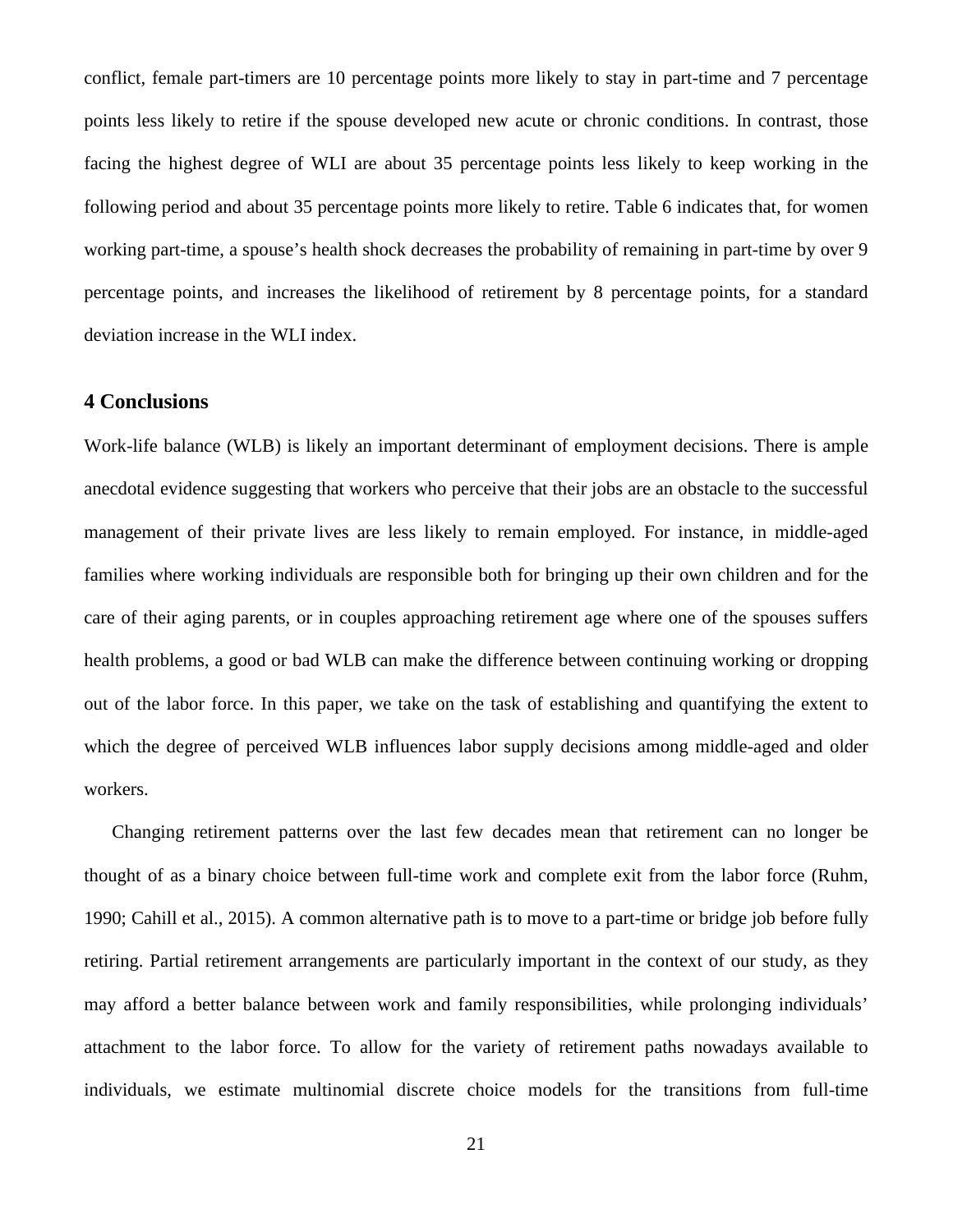potential gender differences in the preference for work versus leisure and household production, as well employment into part-time work and retirement, and for the transitions from part-time employment into full-time work and retirement across two consecutive periods. Moreover, recognizing the existence of as in the perception of how work interferes with private life, we separately estimate our models for men and women. Hence, we provide an extensive analysis of employment transitions at older ages, and we document heterogeneity in the extent to which WLB might affect these decisions.

 The conflict between work and private life is potentially bidirectional (Frone et al., 1992; Guest, 2002). In our analysis, we distinguish between work-to-life interference (WLI), that is, instances were work demands affect individuals' ability to manage their private lives satisfactorily; and life-to-work interference (LWI), which refers to private life responsibilities that affect job performance and productivity.

 each biennial wave. The richness of the HRS data allows us to study the effects of WLI and LWI on We use data from the Health and Retirement Study (HRS), a longitudinal survey representative of the U.S. population older than 50, which provides detailed information about individuals' and couples' economic status, health, demographics, and job characteristics. Individuals' perceptions of WLI and LWI are elicited through the Leave-Behind Questionnaire, which is administered to half of the panel in employment transitions jointly, while controlling for a rich set of other determinants ranging from demographics, health, and household wealth to wage, pension plan enrollment, and health insurance benefits.

 We find that WLB is significantly associated with employment transitions. This association is probability of female full-time workers, and a 4.6-percentage points higher retirement probability of mainly driven by WLI, whereas LWI correlates only weakly with labor supply decisions of older workers. There exists substantial heterogeneity in the response to perceived WLB by gender and employment status at baseline. A one standard deviation higher WLI is associated with a 5.9-percentage points higher retirement probability of male part-time workers, a 2.2-percentage points higher retirement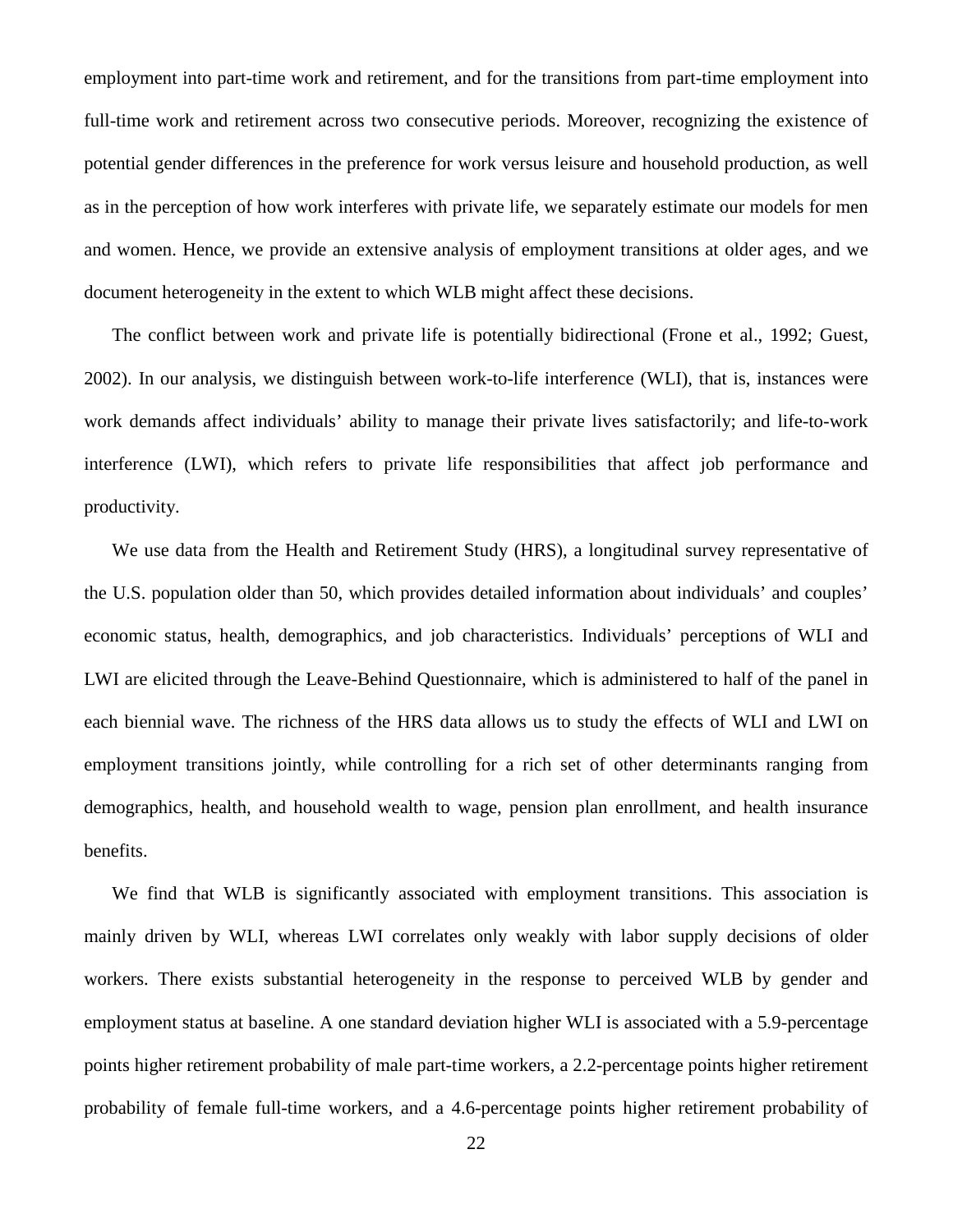female part-time workers. These effects are sizable, representing a 27 percent, 16 percent, and 23 percent increase relative to the sample average, respectively. WLI does not significantly correlate with employment transitions of male full-time workers, however.

 deviation increase in the level of WLI. This gradient, however, is only significant at 10 percent. the probability of switching to a part-time job following a spouse's health shock increases by 4 probability of retirement is 8 percentage points higher for a one standard deviation increase in the WLI A prime example of a situation in which WLB may tip the scales in favor of continued employment or retirement is when an individual's spouse experiences a health shock. This may lead to new caregiving responsibilities and also affect expectations about mortality, which in itself may alter the relative utility of work versus leisure. We show that WLB moderates labor supply responses to a spouse's health shock and differentially so for men and women. For men, the probability of remaining in full-time employment following a spouse's health shock decreases by 4.2 percentage points for a one standard Moreover, there is no moderating effect of WLI for part-timers. For women in full-time employment, percentage points with a one standard deviation increase in WLI. For those employed part-time, the index.

A limitation of our study is that, while controlling for a wide array of variables that may affect both WLB and employment transitions, we cannot completely rule out that other, unobservable factors may drive the estimated relations between WLB and labor supply decisions. Because of that, we have refrained from making causal claims throughout the text. Such factors plausibly comprise individual aptitudes and preferences underlying selection into jobs with certain characteristics, including level of WLB, as well as tastes for mode and timing of retirement. However, these individual traits would likely bias our parameters of interest downward, and hence toward the null hypothesis of no relationship between WLB and employment transitions. We would expect individuals who have a stronger preference for leisure over work to have a higher likelihood of selecting into jobs with better WLB and to retire earlier, other things equal. This selection mechanism would imply that individuals with better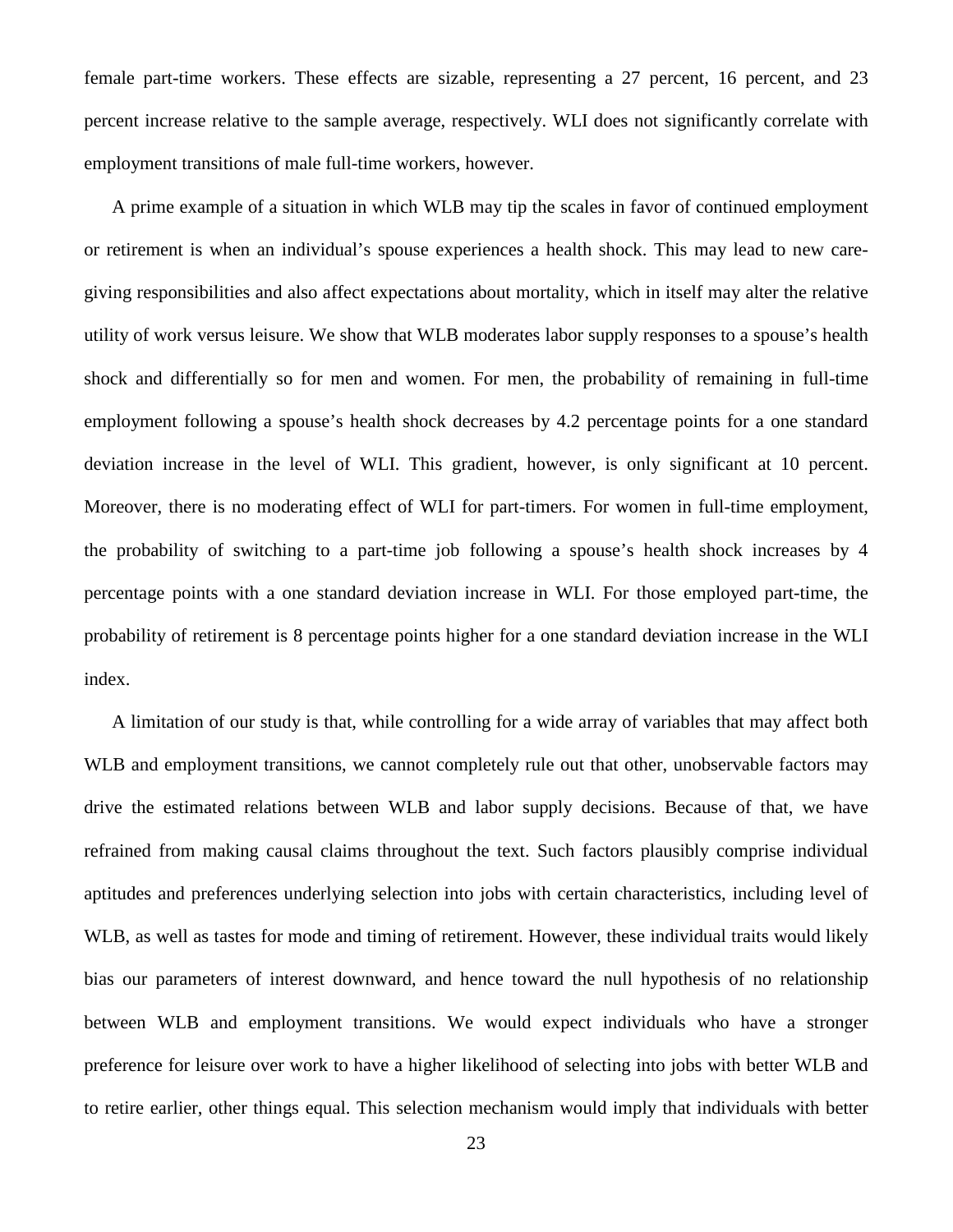WLB would be more prone to reduce their labor supply. Our findings that worse WLB is associated with a higher likelihood of transiting into partial and full retirement contradict this argument, and are suggestive of a causal, positive link between WLB and prolonged attachment to the labor force.

 longer labor force attachment of older workers. Policy changes affecting the work flexibility of some The institutional framework where individuals work is bound to affect experienced work-life balance. Laws that make it mandatory for employers to facilitate part-time employment or paid leave opportunities to help employees juggle family responsibilities may improve WLB and, in turn, facilitate workers and not of others (e.g., paid family leave insurance laws becoming effective in California, New Jersey, Rhode Island, and Washington between 2004 and 2019) may also be exploited to infer stronger and more robust causal relationships between WLB and employment transitions.3 We leave this for future research.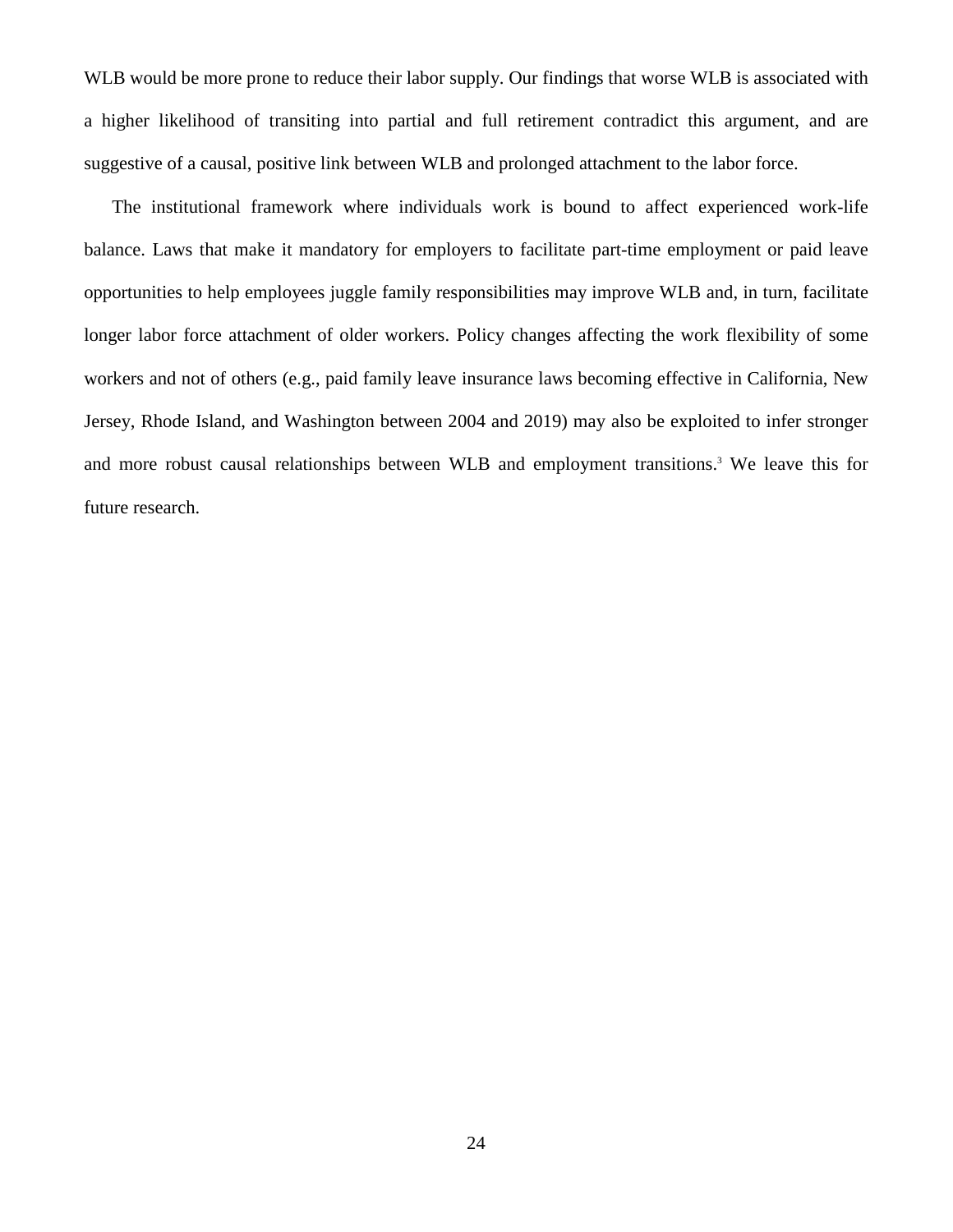## **References**

- Angrisani, M., M. D. Hurd, E. Meijer, A. M. Parker, and S. Rohwedder (2017). Personality and employment transitions at older ages: Direct and indirect effects through non-monetary job characteristics. *Labour 31*, 127–152.
- Angrisani, M., A. Kapteyn, and E. Meijer (2015). Nonmonetary job characteristics and employment transitions at older ages. Working Paper WP 2015-326, University of Michigan Retirement Research Center, Ann Arbor, MI.
- Bianchi, S. M. and M. A. Milkie (2010). Work and family research in the first decade of the 21st century. *Journal of Marriage and Family 72*, 705–725.
- Blau, D. and R. M. Goodstein (2010). Can social security explain trends in labor force participation of older men in the united states? *Journal of Human Resources 45*, 328–363.
- Bugliari, D. et al. (2016). *RAND HRS Data Documentation, Version P*. Santa Monica, CA: RAND Corporation, Center for the Study of Aging. [http://hrsonline.isr.umich.edu/modules/meta/rand/index.html.](http://hrsonline.isr.umich.edu/modules/meta/rand/index.html)
- Cahill, K. E., M. D. Giandrea, and J. F. Quinn (2015). Retirement patterns and the macroeconomy, the prevalence and determinants of bridge jobs, phased retirement, and reentry among three recent cohorts of older americans. *Gerontologist 55*, 384–403.
- Chan, S. and A. H. Stevens (2008). Is retirement being remade? Developments in labor market patterns at older ages. In J. Ameriks and O. S. Mitchell (Eds.), *Recalibrating Retirement Spending and Saving*, pp. 13–28. Oxford, UK: Oxford University Press.
- Clark, A. E. and A. J. Oswald (1996). Satisfactoin and comparison income. *Journal of Public Economics 61*, 359–381.
- Coile, C. C. (2004). Health shocks and couples' labor supply decisions. Working Paper 10810, National Bureau of Economic Research, Cambridge, MA.
- Currie, J. and B. C. Madrian (1999). Health, health insurance and the labor market. In O. Ashenfelter and D. Card (Eds.), *Handbook of Labor Economics*, Volume 3, pp. 3309–3407. Amsterdam: Elsevier.
- Flabbi, L. and A. Moro (2012). The effect of job flexibility on female labor market outcomes: Estimates from a search and bargaining model. *Journal of Econometrics 168*, 81–95.
- French, E. (2005). The effects of health, wealth, and wages on labour supply and retirement behaviour. *Review of Economic Studies 72*, 395–427.
- French, E. and J. B. Jones (2011). The effects of health insurance and self-insurance on retirement behavior. *Econometrica 79*, 693–732.
- Frone, M. R., M. Russell, and M. L. Cooper (1992). Prevalence of work-family conflict: Are work and family boundaries asymmetrically permeable? *Journal of Organizational Behavior 13*, 723–729.
- Gardiner, J., M. Stuart, C. Forde, I. Greenwood, R. MacKenzie, and R. Perrett (2007). Work life balance and older workers: Employees' perspectives on retirement transitions following redundancy. *International Journal of Human Resource Management 18*, 476–489.
- Goda, G. S., D. Jones, and C. F. Manchester (2017). Retirement plan type and employee mobility. the role of selection. *Journal of Human Resources 52*, 654–679.